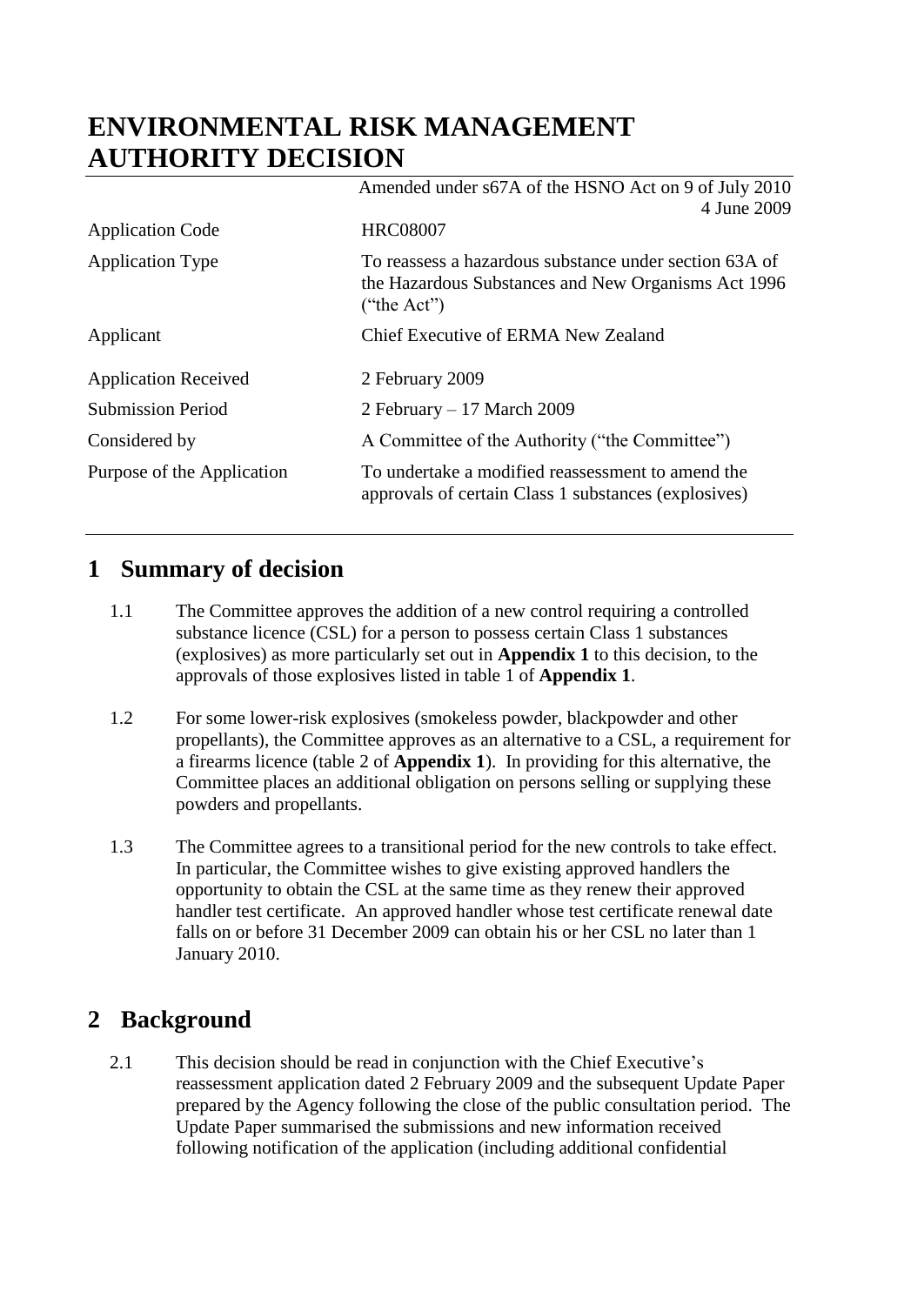information from New Zealand Police) and presented revised recommendations for the Committee to consider.

- 2.2 Explosives were approved under the HSNO regime by regulations in August 2003. The *Hazardous Substances (Fireworks, Safety Ammunition, and Other Explosives Transfer*) *Regulations*<sup>1</sup> require certain explosives to be under the control of an approved handler. At the time of their approval, there was no provision in the Act, for the Authority to impose a control requiring a licence to possess the substances. Since then, the Act has been amended by the inclusion of sections 77A and 95B to allow a control to be imposed requiring people in possession of certain hazardous substances to obtain and comply with a CSL.
- 2.3 Prior to the transfer of explosives to the Act, the previous Explosives Act required a "certificate of competency" to be obtained for certain explosives. Although not mandated in that Act, the Chief Inspector of Explosives would typically require a police check to be undertaken as part of the issuing of a certificate of competency.
- 2.4 A CSL control is intended to ensure that only a 'fit and proper person' possesses the relevant substance (in this case, explosives) and that possession of the substance is necessary for that person to carry out his or her work. To obtain a CSL, a person must be certified as an approved handler, be fit and proper, be 17 years of age or older and require the substance for their work. A Police check of a person's criminal history (if any) is undertaken as part of the fit and proper person assessment. It is noted that a CSL control already exists on other high risk substances approved under the Act, that also have the potential to be used unlawfully against people.
- 2.5 In 2008, ERMA New Zealand received a report from the New Zealand Police summarising their concerns about the management and security of explosives under the HSNO regime. The report stated that access to and use of explosives, particularly within organised crime groups, is a growing risk. The Police indicated that adding a CSL requirement would aid the prevention of crime and also directly link with the strategic direction of New Zealand Police by aiding the outcome of "confident, safe and secure communities".
- 2.6 In October 2008, the Authority determined that there were grounds for reassessing the approvals for certain explosives and the Chief Executive of ERMA New Zealand subsequently lodged the application pursuant to section 63A of the Act.

# **3 Application process**

3.1 The application was publicly notified on the ERMA New Zealand website on 2 February 2009 and subsequently in the four main metropolitan newspapers (New Zealand Herald, Dominion Post, Christchurch Press and Otago Daily Times).

1

 $^{1}$  SR 2003/176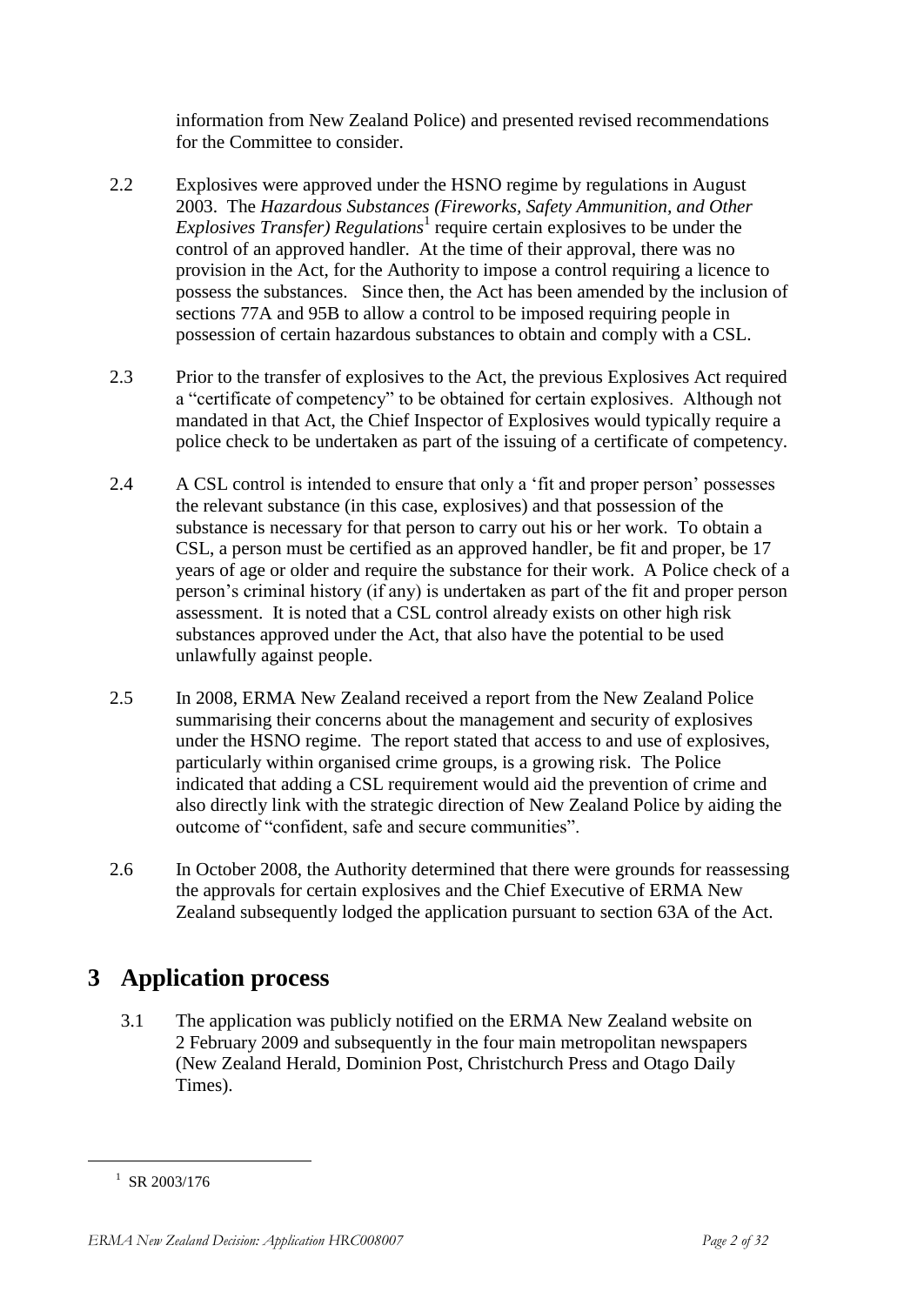- 3.2 Submissions closed on 17 March 2009, 30 working days after public notification. A total of forty four (44) submissions were received from the persons or organisations listed in **Appendix 2** to this decision and a number of submitters requested a public hearing. The issues raised in the submissions were analysed by the Agency and summarised (according to common themes) in the Update Paper presented to the Committee and all submitters prior to the hearing. One submission which was received after the Update paper was completed, was considered by the Committee.
- 3.3 The application was also notified to certain local authorities, Government departments and Crown Entities including the New Zealand Police, Maritime New Zealand, Civil Aviation Authority, the Ministry for the Environment, Ministry of Health and the Department of Labour Work Place Group, as well as test certifiers and training organisations which in the opinion of the Authority would be likely to have an interest in the application.
- 3.4 The Agency's project team comprised the following members of ERMA New Zealand staff:

| <b>Name</b>           | <b>Title</b>                              |
|-----------------------|-------------------------------------------|
| Dr Simon J. Buckland  | Manager, Compliance Co-ordination         |
|                       | <b>Hazardous Substances</b>               |
| Dr Peter Dawson       | Principal Scientist, Hazardous Substances |
| Helen Gear            | Consultant                                |
| <b>Janet Gough</b>    | Principal Analyst                         |
| <b>Michael Morris</b> | Manager, Reassessments                    |

3.5 A public hearing was held at the offices of ERMA New Zealand, Wellington, on Tuesday 12 May 2009. The following members of the Authority's Hearings Committee heard and considered the application in accordance with a delegation under section 19(2)(b): Richard Woods (Chair), Dr Max Suckling and Dr Deborah Read.

# **4 Consideration**

4.1 In making this decision the Authority has applied the relevant sections of the Act and followed the relevant provisions of the Methodology as detailed in the decision path set out in **Appendix 3** to this decision.

### **The requirements of section 63A**

- 4.2 According to section 63A(1), a modified reassessment may be carried out where the Authority considers that the reassessment will involve only a specific aspect of the approval and the proposed amendment is not a minor or technical amendment to which section 67A applies.
- 4.3 The Committee is satisfied that the addition of a licensing requirement on certain Class 1 explosives is more than minor and could not be considered as a minor or technical amendment to which section 67A applies.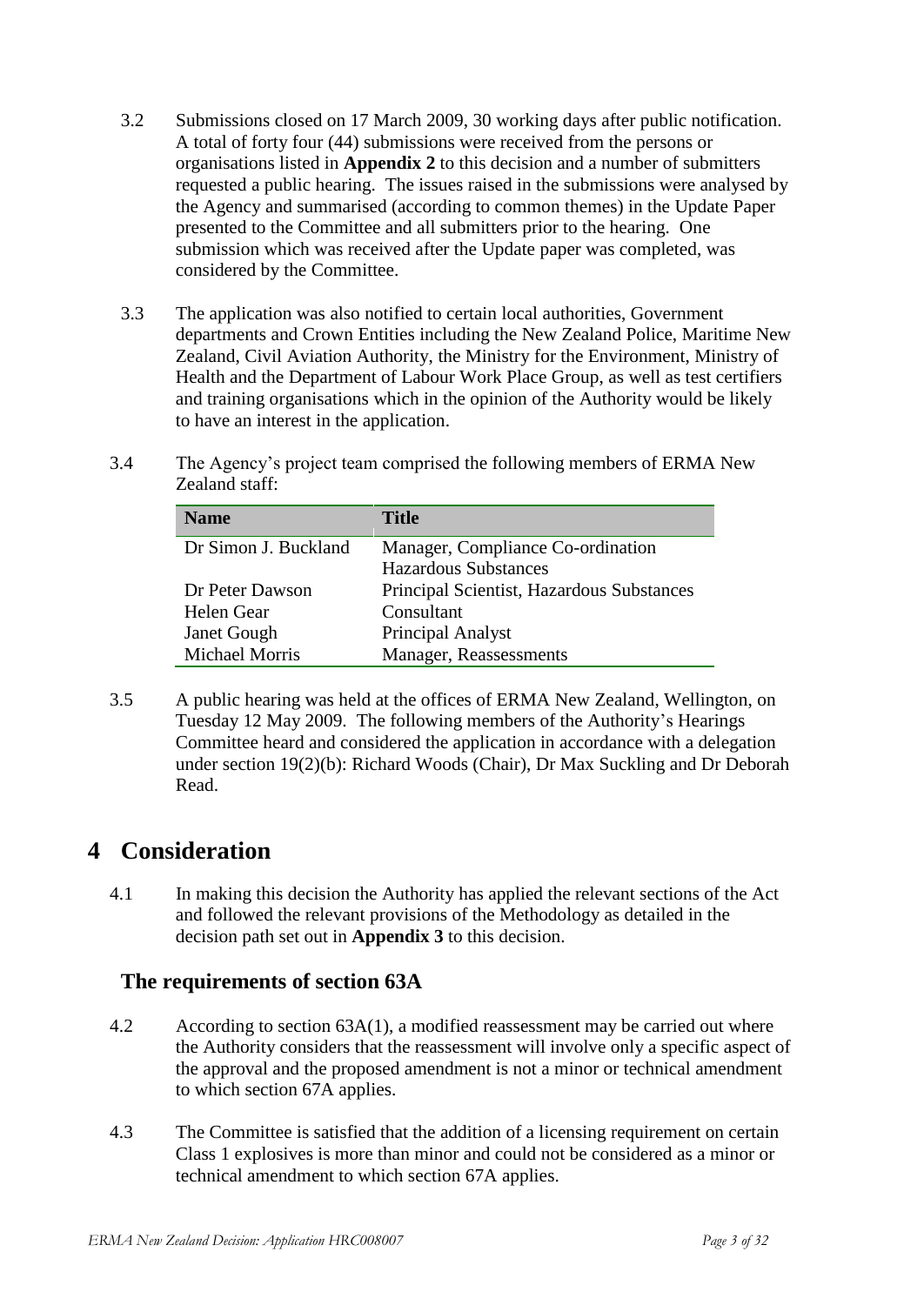4.4 Further, as the reassessment only relates to a specific aspect of the approvals of those Class 1 explosives, namely the addition of a licensing control, the Committee is satisfied that it can properly be considered under section 63A.

### **Information review**

- 4.5 The Committee has reviewed the available information, including the notified application, the submissions received (including information provided by submitters at the public hearing), confidential information provided by the New Zealand Police and Combined Threat Assessment Group, and the Agency's Update Paper, and is satisfied that the information is relevant and appropriate and is sufficient to demonstrate that the effects are of a sufficient magnitude to warrant attention under the Act.
- 4.6 In so concluding, the Committee has had regard to the risk management framework under the Act. Clause 8 requires the Authority to be mindful of the scale and significance of the risks, costs and benefits when reviewing the information available. In addition, according to clause 29, when there is scientific and technical uncertainty or disputed information, the Authority must determine the materiality and relevance of that uncertainty. If such uncertainty cannot be resolved, clause 30 requires the Authority to take into account the need for caution in managing the adverse effects of the substance.

## **Identification of the effects associated with the proposal**

- 4.7 Under section 63A(6), in deciding whether to approve or decline an application for a modified reassessment, the Authority must take into account all the effects (whether positive or adverse) associated with the reassessment. The Committee has noted, and accepts, the Agency's view (see paragraph 5.2.1 of the Update Paper) that the addition of a CSL control on explosives does not introduce any new risks to the environment, human health and safety and Māori cultural and spiritual values, but that the following non-negligible risks and costs (adverse effects) can be identified in relation to effects on society and community and the market economy:
	- (i) restricting employment opportunities;
	- (ii) resulting in a loss of current employment (including the cost of finding alternative employment);
	- (iii) affecting the distribution and supply of goods (including the cost);
	- (iv) increasing costs because of the need to obtain a CSL;
	- (v) increasing costs by the need to replace staff; and
	- (vi) increasing other compliance costs.
- 4.8 Further, the Committee notes (and accepts) the Agency's view that the addition of a CSL control will have the benefit of reducing the opportunity for criminals and terrorists to acquire explosives and cause harm through improper use and that this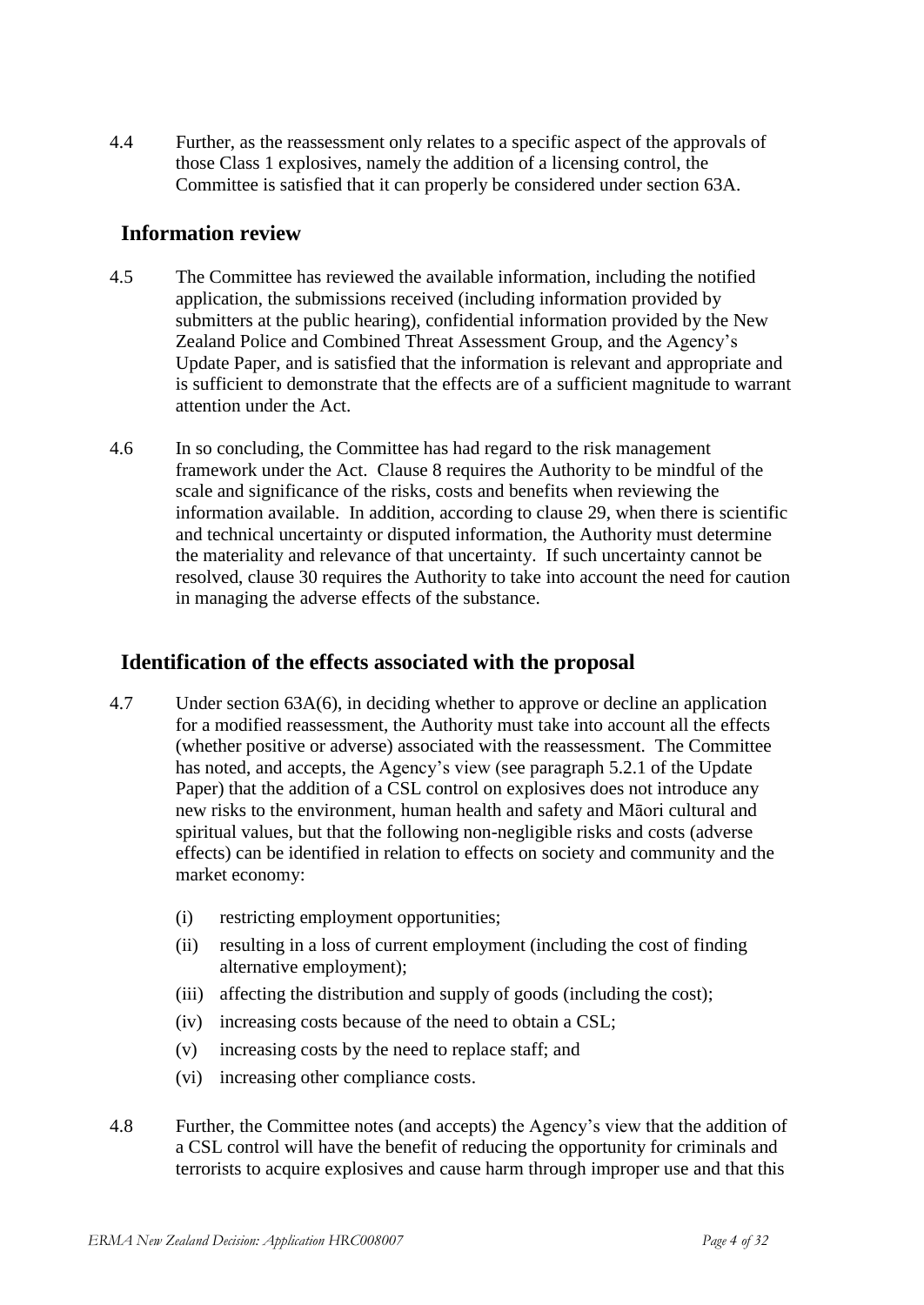will indirectly create benefit for the environment, human health and safety and Māori cultural and spiritual values. The Committee further agrees that increasing security around access to explosives is consistent with international best practice and as such demonstrates New Zealand's commitment to addressing global security concerns.

4.9 The Committee is satisfied that there are no other material effects which can be identified in relation to this application.

### **Assessment of effects**

- 4.10 The Committee notes that the Agency has undertaken an assessment of the social and market economy effects referred to above as set out in section 5.3 of the Update Paper in terms of the likelihood of occurrence and the magnitude of consequence should they arise. This assessment was undertaken against two scenarios, the first being maintaining the status quo and the second being the addition of the proposed CSL control.
- 4.11 The Agency's assessment (summarised in tables 5.1 and 5.2 of the Update Paper) identified three significant (non-negligible) adverse effects associated with the addition of the control and two significant risks associated with maintaining the status quo. The three effects associated with the addition of the control (cost of replacing staff, cost of finding alternative employment and increased compliance costs), whilst *low* on an *individual* basis, were all assessed as *negligible* when considered from a *national* perspective. However, the Agency's assessment of the two adverse effects associated with the status quo showed that the reduction in risk that the addition of the CSL control would offer varied between *medium* and *low* reflecting the high potential impact (*major* to *massive*) that misuse of explosives could have on the market economy and society.
- 4.12 Overall, the Agency considered that the addition of the CSL control will provide benefit to New Zealand by significantly reducing the opportunity for explosives to cause harm:
	- (i) to the market economy through the costs associated with the damage the misuse of explosives may cause; and
	- (ii) to society in terms of increased fear and anxiety the community might suffer.
- 4.13 The Committee accepts the Agency's assessment of the effects as set out above.

### **Identification and assessment of best international practices**

- 4.14 Under section 63A(6), in deciding whether to approve or decline an application for a modified reassessment, the Authority must take into account the best international practices and standards for the safe management of hazardous substances (in this case, explosives).
- 4.15 The Committee notes that the analysis undertaken in the application of the legislative requirements for accessing explosives in the United Kingdom,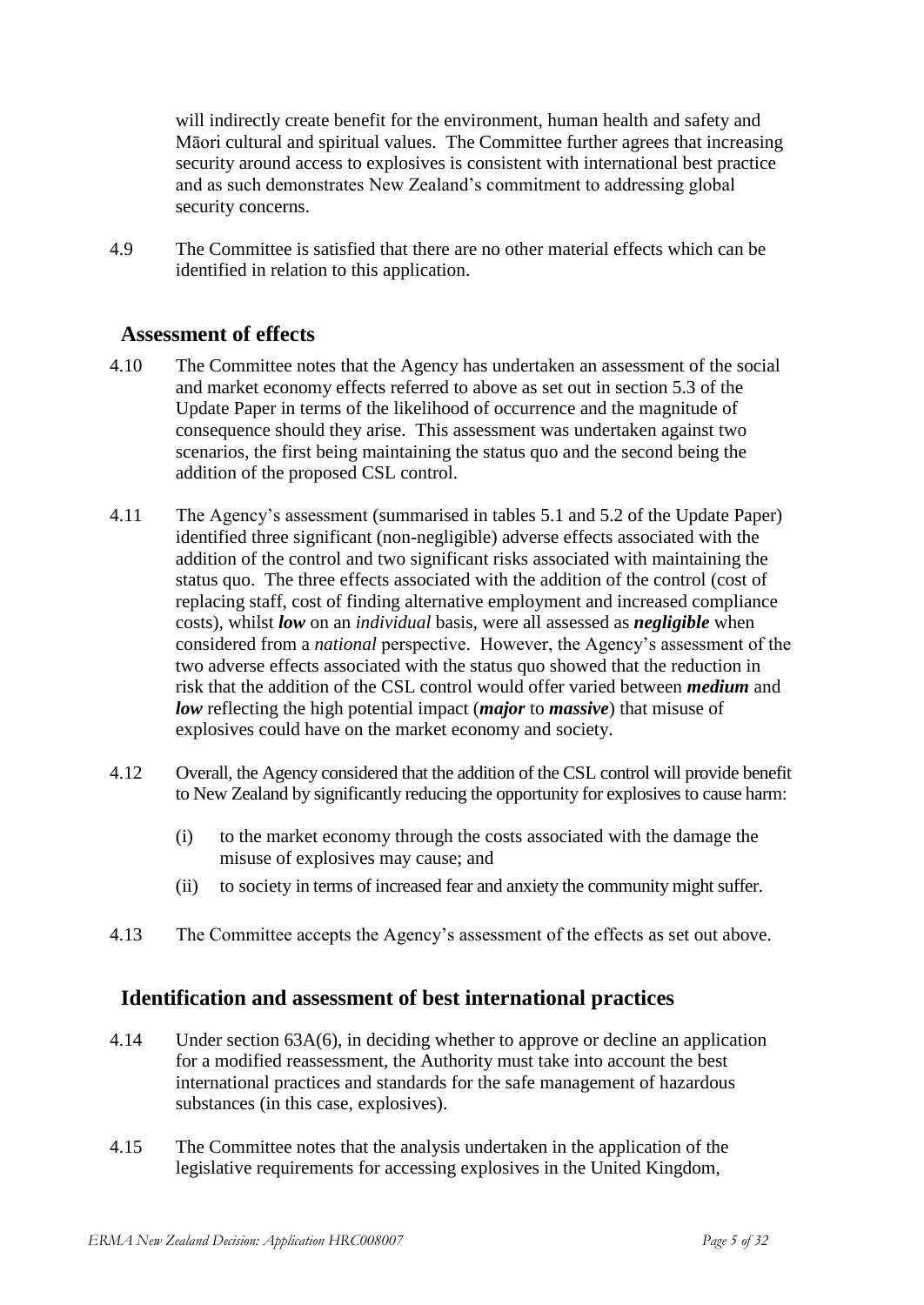Australia and South Africa shows strong similarities with the proposal to add a CSL requirement.

4.16 The Committee also notes that the proposal will have no impact with respect to New Zealand's international obligations.

# **5 Overall evaluation of the combined impact of all of the risks costs and benefits**

- 5.1 The Committee is required under the Act, to consider whether or not the positive effects (benefits) of adding the CSL control outweigh the negative effects (risks and costs) of doing so. If the benefits outweigh the risks and costs, the Committee may approve the addition of the control to the existing approvals. If the benefits do not outweigh the risks and costs, the Committee may decline the application.
- 5.2 In addition, under section 77A of the Act, the Committee must be satisfied that as against any other controls that apply to the substances, the proposed control is either:
	- (i) more effective in terms of its effect on the management, use and risks of the substances; or
	- (ii) more cost effective in terms of its effect on the management, use and risks of the substances; or
	- (iii) more likely to achieve its purpose.

## **Addressing submitters' concerns**

- 5.3 The Committee notes that the concerns of a number of submitters in regard to smokeless powder (any quantity) and black powder (in quantities less than 15 kg) have been addressed by the Agency's proposal for a firearms licence requirement as an alternative to a CSL. The Committee accepts this as a practical and pragmatic solution to minimise compliance costs.
- 5.4 The Committee also notes the changes made from the original application released for consultation in regard to the requirements for emergency signalling and related safety devices. The Committee agrees that safety items, including marine flares and railway track signals, should not require a CSL.
- 5.5 Similarly, the Committee notes the changes made from the original application to address submitters' concerns regarding the transportation of explosives, including:
	- 5.5.1 recognising existing provisions for fit and proper under the Maritime Transport Act and the Civil Aviation Act; and
	- 5.5.2 not requiring a CSL or firearms licence for transporting small quantities (up to 15 kg) of smokeless powder, black powder and other propellant powders.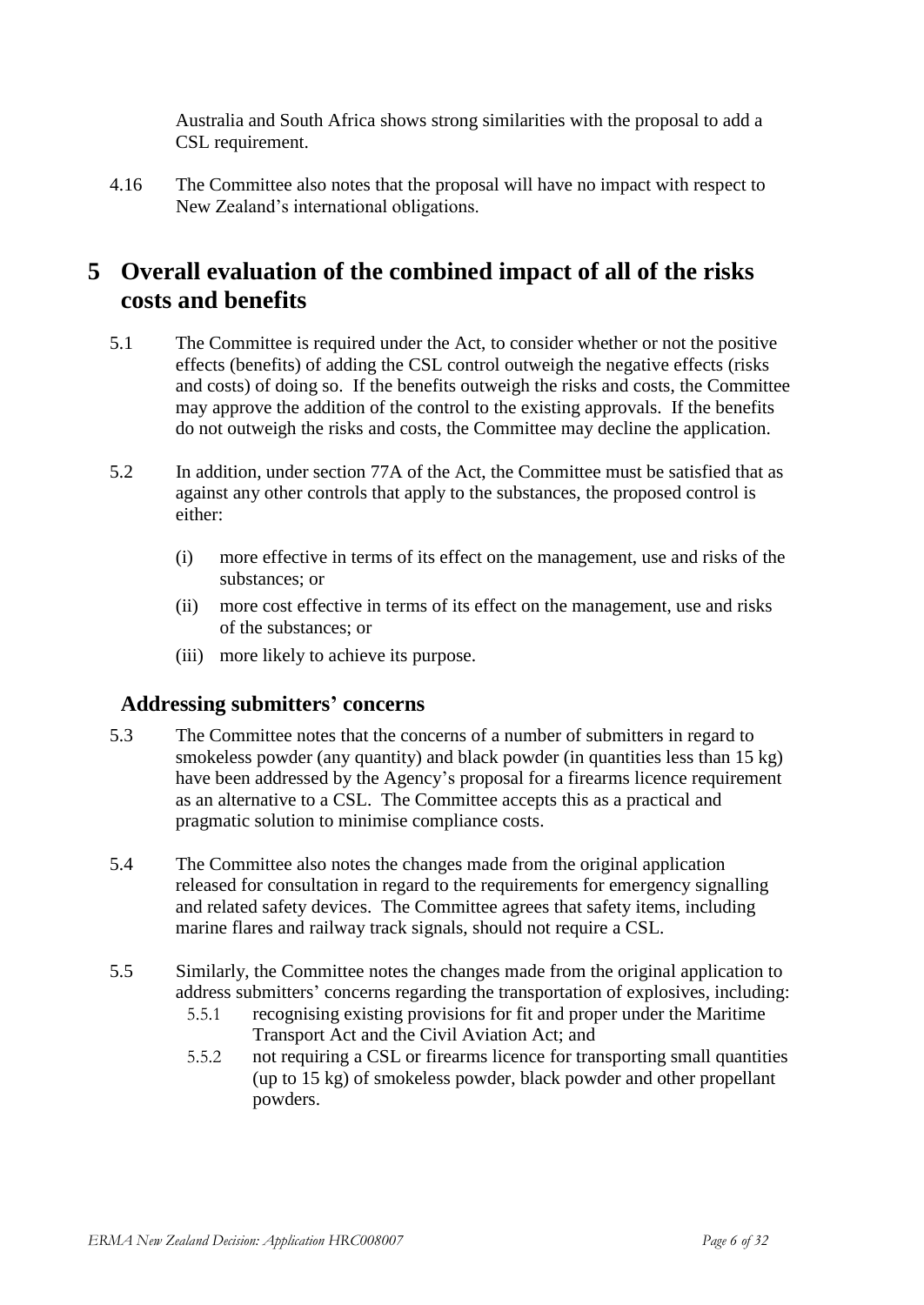## **Conclusions**

- 5.6 Upon reviewing all the information contained in the application and the Update Paper, (including the Agency's recommendations) and information received (and heard) from submitters, the Committee considers that the addition of the CSL control on the approved explosives listed in table 1 of **Appendix 1** to this decision and the firearms licence control for the propellant powders listed in table 2 of **Appendix 1** will create significant benefit in reducing the risks associated with any misuse of explosives in New Zealand. The Committee notes that there will potentially be a significant but low level effect on people and businesses legitimately dealing with explosives, but believes this effect is insignificant when assessed from a national perspective.
- 5.7 The Committee notes that it is not easy to quantify the risks with regard to criminal or terrorist access to explosives which in turn mean that it is not easy to determine the benefits of implementing the recommendations quantifiably either. The Committee agrees, however, that as these risks exist as rare events of high magnitude, it is appropriate to address them.
- 5.8 Further, in this regard, the Committee notes as follows:
	- (i) there is an increasing trend of terrorist acts and related crimes internationally, and the situation could be different in 5 or 10 years from now. The Committee wishes to take a proactive, not a reactive approach and avoid leaving appropriate regulatory measures until an event occurs;
	- (ii) that although the current risk of terrorist attack in New Zealand may be low, in evidence provided at the hearing, New Zealand Police highlighted the potential for explosives to be shipped abroad for illegal use. The Committee therefore also wishes to address the concern that terrorist activities overseas could be instigated or facilitated from New Zealand;
	- (iii) New Zealand Police gave further evidence at the hearing that tightening the security requirements to possess Class 1 explosives will greatly reduce the likelihood of home-made explosive devices being made and the Committee sees this as an important benefit;
	- (iv) while a great deal of evidence presented at the hearing had opposed the need for a CSL requirement when transporting explosives, the Committee accepted the evidence given at the hearing by New Zealand Police that they recover more explosives than are reported stolen and not to impose a CSL on the transportation phase of the lifecycle, would result in a regulatory "gap" in the supply chain which would represent a potentially high risk. Nonetheless, the Committee did hear the concerns of submitters dealing with smokeless powder and black powder, and agreed that a person transporting up to 15 kg of these propellant powders should not require a CSL or a firearms licence;
	- (v) the Agency had recommended phasing in the CSL requirement so that for existing approved handlers, the date for obtaining a CSL will align with the first renewal date for their approved handler test certificate. The Committee is satisfied that this will facilitate orderly compliance with the new control,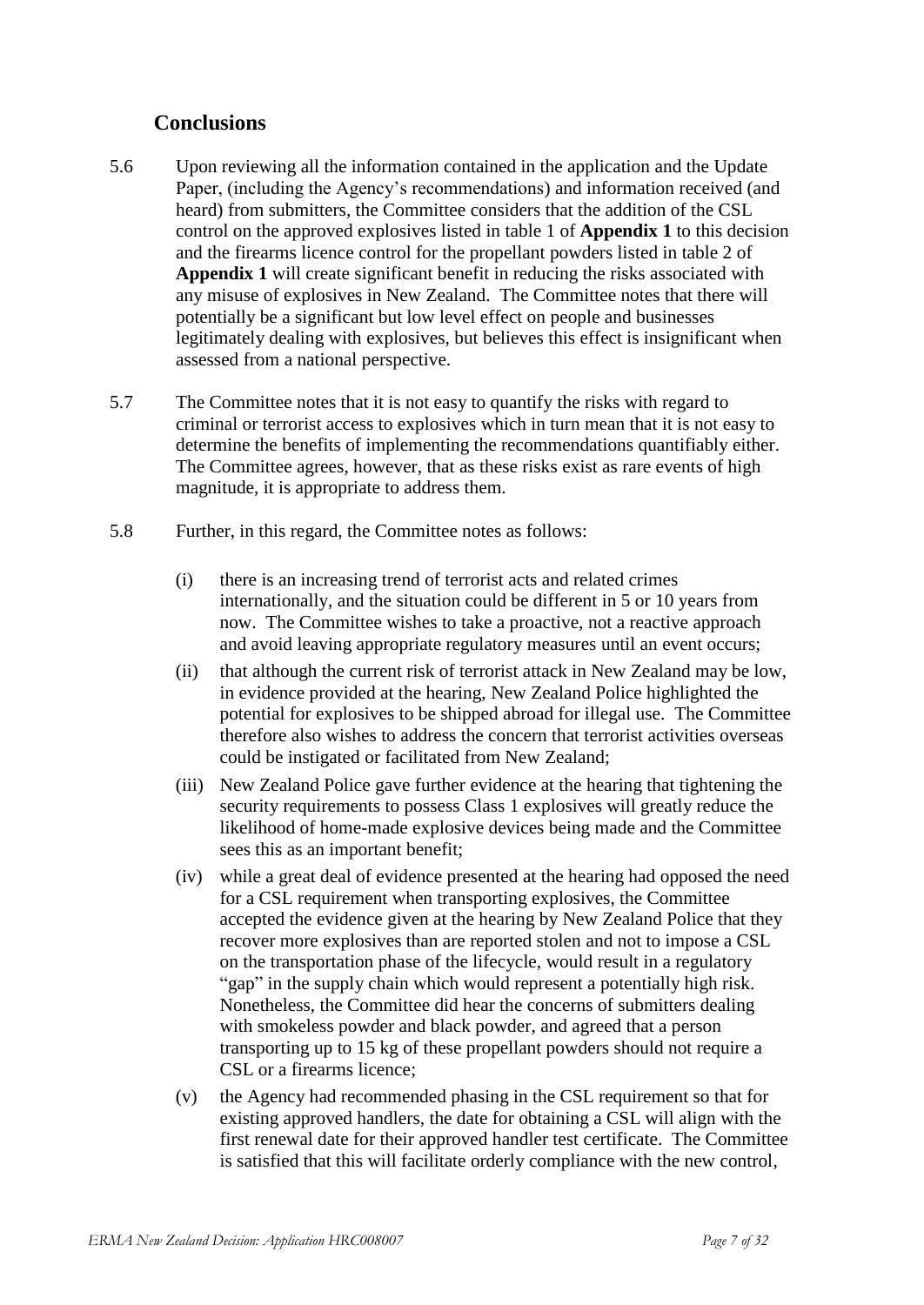reduce compliance costs, and so assist in meeting the concerns of some of the submitters.

- 5.9 Having regard to the above matters, the Committee considers that the benefits associated with the addition of a CSL control outweigh the significant but low level increase in adverse effects on those sectors that deal with explosives in New Zealand.
- 5.10 The Committee is further satisfied that the imposition of a CSL control on explosives (or firearms licence for propellant powders) will be more effective than the current range of controls in reducing the opportunity for explosives to be used for purposes for which they are not intended, namely criminal and terrorist purposes, as well as more likely to achieve this purpose, thus fulfilling the requirements set out under subsections 77A(4)(a) and (c) of the Act.

# **6 Decision**

- 6.1 The Committee determines as follows:
	- 6.1.1 that the application meets the criteria for consideration under section 63A and the requirements of subsections  $77A(4)(a)$  and (c);
	- 6.1.2 having considered all the effects associated with the reassessment proposal and best international practices and standards for the safe management of Class 1 explosives, that:
		- (i) the controls on the Class 1 explosives listed in table 1 of **Appendix 1** to this decision should be varied to add a CSL control requiring those persons in possession of them to obtain a controlled substance licence under section 95B; and
		- (ii) for blackpowder in quantities less than 15 kg, a firearms licence (or firearms dealers licence) issued under the Arms Act can be held as an alternative to a CSL; and
		- (iii) the controls on the Class 1 explosives listed in table 2 of **Appendix 1** to this decision should be varied to add a control requiring those persons in possesion of them to hold a firearms licence (or firearms dealers licence) issued under the Arms Act, or as an alternative a CSL; and
		- (iv) the controls on the Class 1 explosives listed in table 3 of **Appendix 1** to this decision should be varied to place an obligation on persons selling or supplying them; and
		- (v) the controls should provide for a relaxation of the requirements for the transportation of Class 1 substances under certain situations.
	- 6.1.3 accordingly, that the additional controls set out in **Appendix 1** of this decision shall apply with effect from 1 July 2009 (subject to the transitional provisions set out in clause 10 thereof).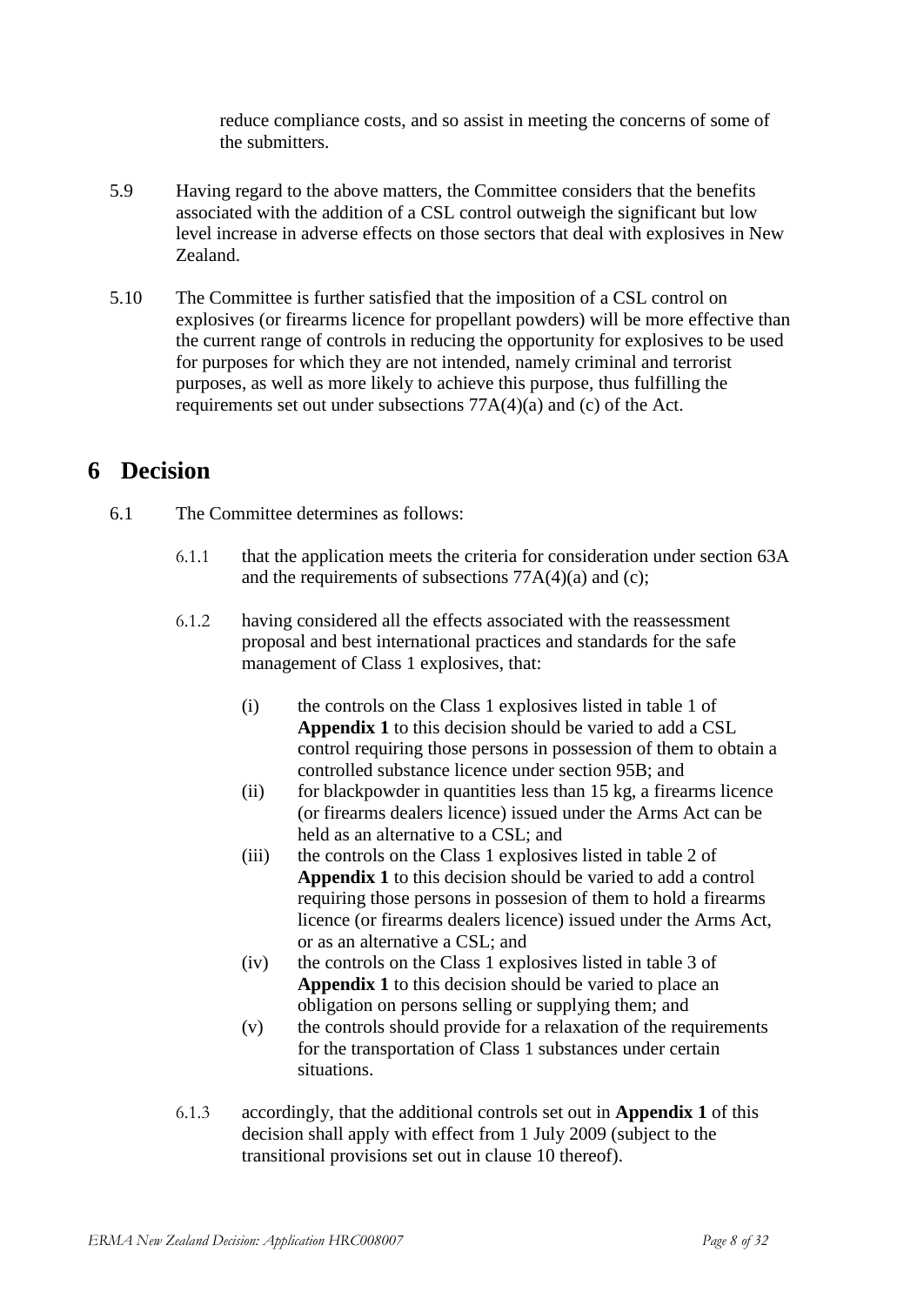6.2 In accordance with clause 36(2)(b) of the Methodology, the Committee records that, in reaching these conclusions, it has applied the balancing tests in section 29 of the Act and clauses 26 and 27 of the Methodology and has also applied the relevant criteria in the decision path set out in the **Appendix 3** to this decision.

Richard Woods Date:

**Chair**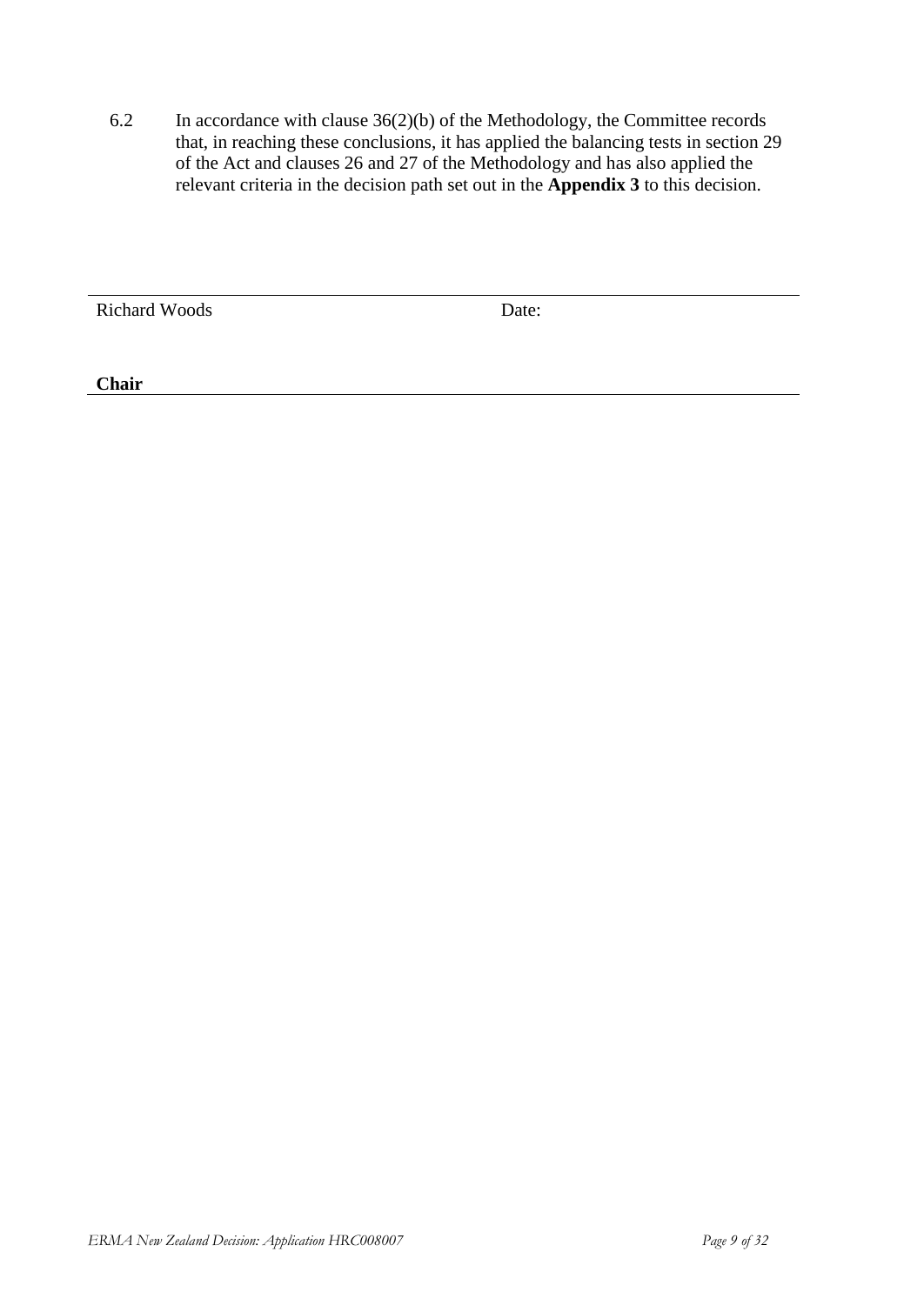# **Amendment July 2010**

Amendment made to Appendix 1 s5 (2): As part of their duties under the Customs and Excise Act and Civil Aviation Act, New Zealand Customs Officers and members of AVSEC who are approved handlers are now exempt from the CSL requirement when dealing with substances listed in table 1 of the Schedule.

This amendment was considered minor in effect and completed under section 67A of the HSNO Act 2006.

Deborah Read Date:

**HRC08007 committee**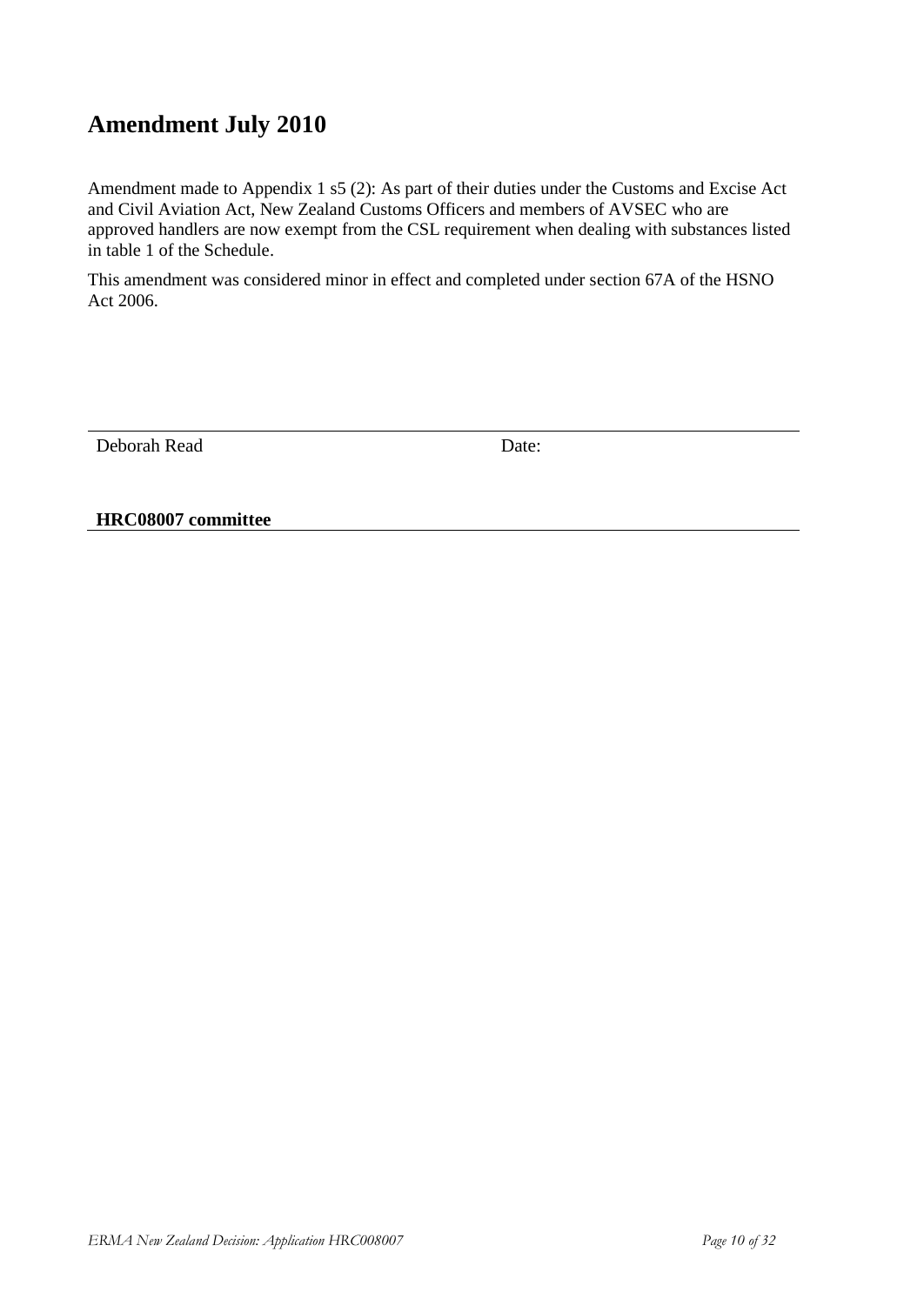# **Appendix 1: Varied controls**

#### **1 Preamble**

- (1) Pursuant to section 63A of the Hazardous Substances and New Organisms Act 1996, the Environmental Risk Management Authority varies the controls that attach to the substances specified in the Schedule below.
- (2) Those controls are specified in the Hazardous Substances (Fireworks, Safety Ammunition, and Other Explosives Transfer) Regulations 2003.

#### **2 Commencement**

The varied controls set out in this Appendix come into force on 1 July 2009.

#### **3 Interpretation**

(1) Unless the context otherwise requires—

**Act** means the Hazardous Substances and New Organisms Act 1996

**controlled substances licence** means a licence granted under section 95B of the Act

**Customs Officer means** a person appointed by the Chief Executive as a Customs Officer for the purpose of the Customs and Excise Act 1996, or any person employed by the Chief Executive who is declared by the Chief Executive to be a Customs Officer for the purpose of the Customs and Excise Act 1996 whether at the time of appointment or otherwise.

**existing controls** means the controls that, at the date of commencement, attached to the substances specified in the Schedule

**firearms dealer's licence** means a dealer's licence issued under section 5 of the Arms Act 1983

**firearms licence** means a licence issued under section 24 of the Arms Act 1983

**member of Aviation Security Services (AVSEC)** means a person who is employed by the General Manager to exercise any particular power, function or duty under the Civil Aviation Act 1990.

**member of the New Zealand Police** means a person who holds the office of constable or a Police employee authorised by warrant from the Commissioner to exercise any particular power, function or duty under the Arms Act 1983

**policing** has the meaning given to it by section 4 of the Policing Act 2008

**regulations** means the Hazardous Substances (Fireworks, Safety Ammunition, and Other Explosives Transfer) Regulations 2003

(2) Any term that is defined in the Act or the regulations and used, but not defined in this Appendix, has the same meaning as in the Act or the regulations, as the case may be.

#### **4 Variation to existing controls**

The existing controls are varied by adding the controls specified in clauses 5 to 10.

#### **5 Controlled substances licence required for possession of certain substances**

- (1) No person may possess any amount of a substance described in table 1 in the Schedule unless the person is the holder of a controlled substances licence authorising possession of the substance.
- (2) Subclause (1) does not apply—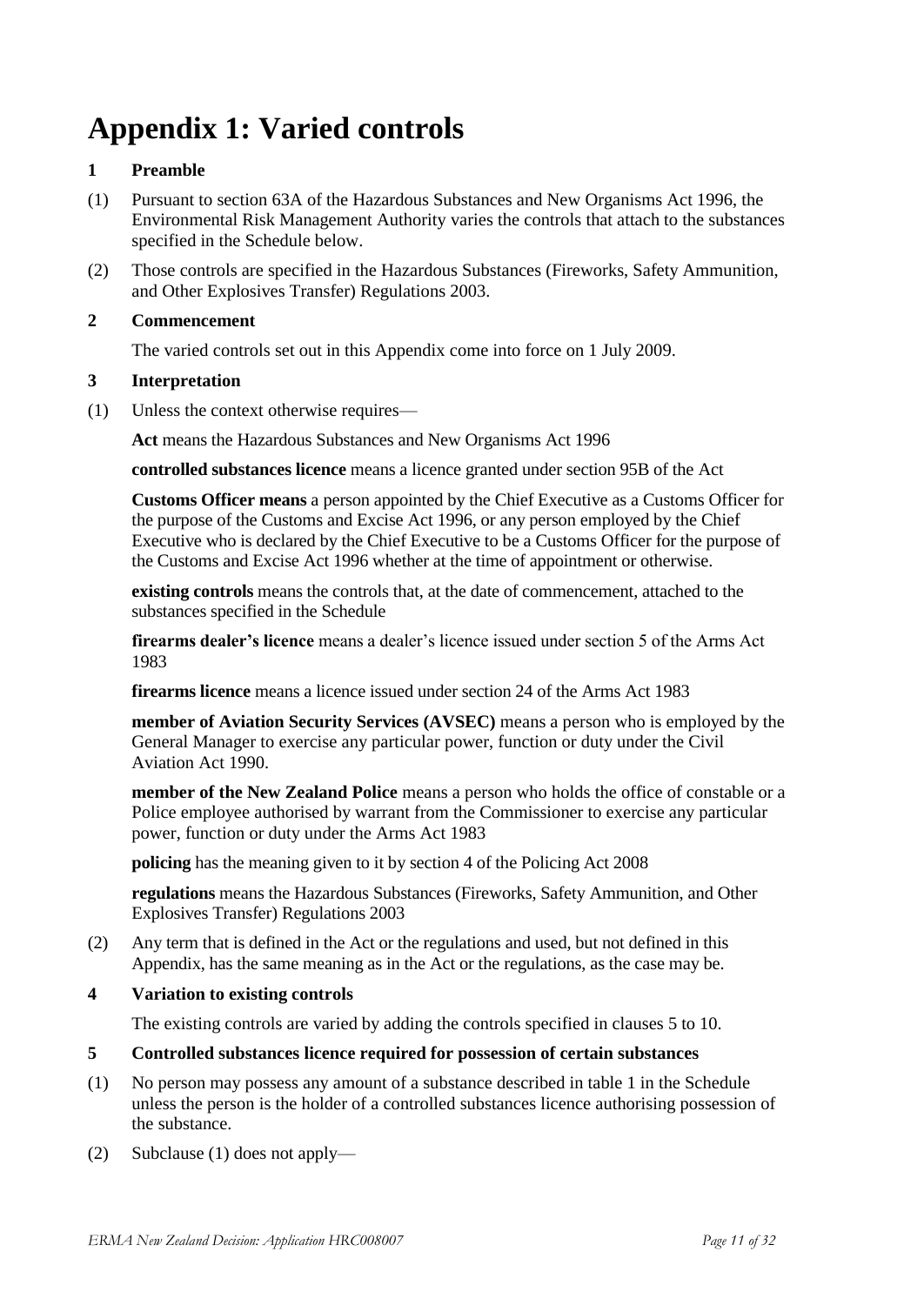- (a) to a person who is under the immediate supervision of a person who has a current controlled substances licence authorising possession of the relevant substance in accordance with that subclause; or
- (b) to a member of the New Zealand Police who is in possession of the relevant substance for the purposes of policing; or
- (c) to Customs Officers who are approved handlers of explosives (under section 82 of the Hazardous Substances and New Organism Act 1996) and are in possession of the relevant substance for the purpose of carrying out their duties in respect of the Customs and Excise Act: or
- (d) to members of AVSEC who are approved handlers of explosives (under section 82 of the Hazardous Substances and New Organism Act 1996) and are in possession of the relevant substance for the purpose of carrying out their duties in respect of the Civil Aviation Act; or
- (e) to a person who is in possession of black powder (gunpowder; UN0027) if—
	- (i) the amount of the substance that the person possesses at any time is less than 15 kg; and
	- (ii) the person is the holder of—
		- (a) a firearms licence; or
		- (b) a firearms dealer's licence.

#### **6 Firearms licence, firearms dealer's licence or controlled substances licence required for possession of smokeless powders and certain other propellants**

- (1) No person may possess any amount of a substance described in table 2 in the Schedule unless the person is the holder of—
	- (a) a firearms licence; or
	- (b) a firearms dealer's licence; or
	- (c) a controlled substances licence authorising possession of the substance.
- (2) Subclause (1) does not apply to a person who is under the immediate supervision of a person who is entitled to possess the substance under subclause (1).

#### **7 Exceptions for transportation of substances**

- (1) Clauses 5 and 6 do not apply to a person who possesses a substance described in table 1 or table 2 in the Schedule for transportation if,—
	- (a) in the case of a substance transported by sea,—
		- (i) the person is the holder of a maritime document issued under Part 5 of the Maritime Transport Act 1994; and
		- (ii) the Maritime Rule Part 24A Carriage of Cargoes Dangerous Goods is complied with; and
	- (b) in the case of a substance transported by air,—
		- (i) the person is the holder of an aviation document issued under Part 1 of the Civil Aviation Act 1990; and
		- (ii) the Civil Aviation Rules are complied with; and
	- (c) in the case of a substance transported by rail,—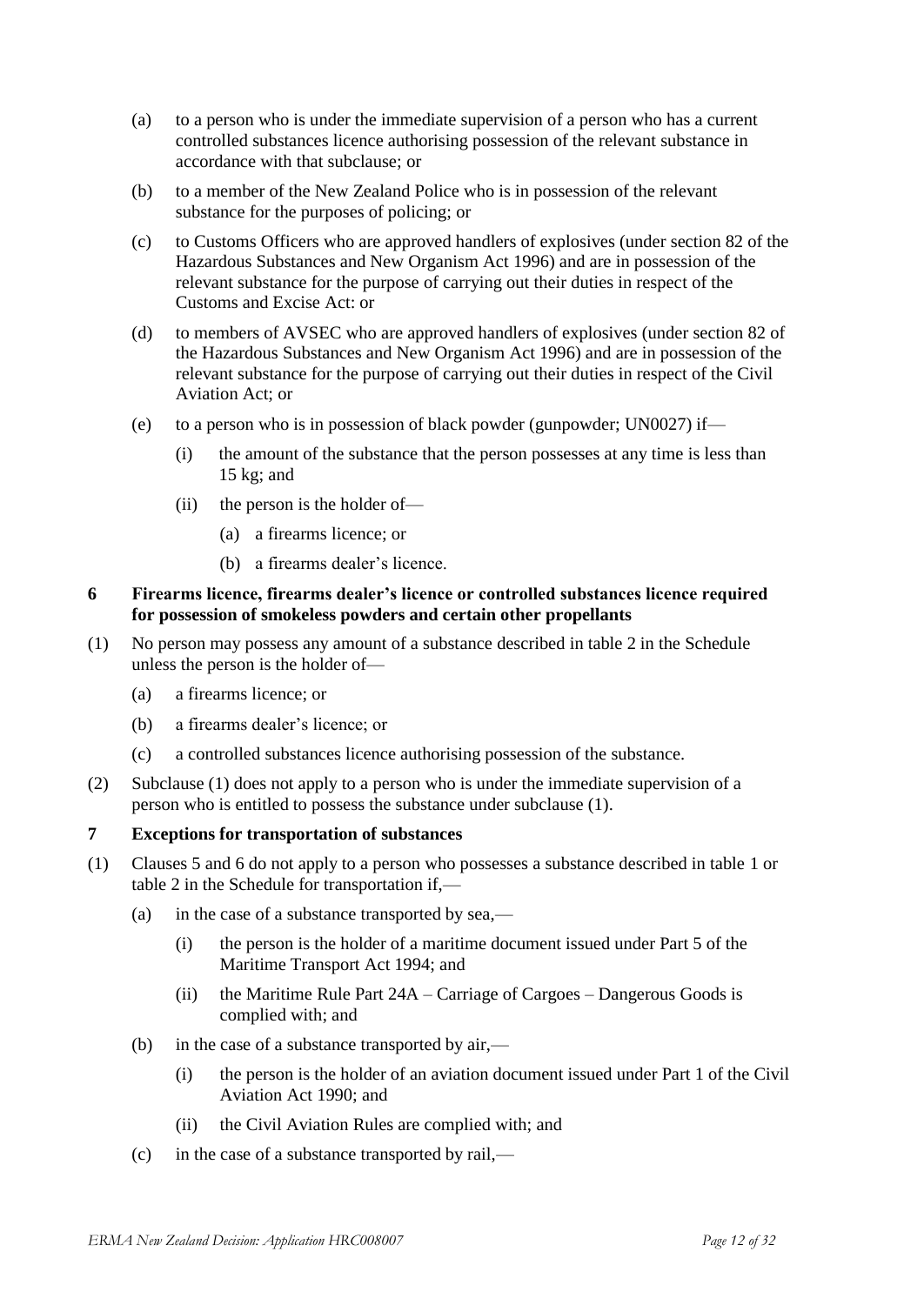- (i) the rail wagon or freight container containing the substance is continuously locked and/or secured; and
- (ii) a person who holds a controlled substances licence is present at dispatch and receipt of the substance and where the rail wagon or freight container is opened between dispatch and receipt (other than in an emergency); and
- (iii) the Land Transport Rule Dangerous Goods Rule 45001/1 is complied with.
- (2) Clauses 5 and 6 do not apply to a person who possesses a substance described in table 3 in the Schedule for transportation if—
	- (a) the quantity of the substance that the person possesses at any time is less than  $15 \text{ kg}$ ; and
	- (b) the Land Transport Rule Dangerous Goods Rule 45001/1 is complied with.

#### **8 Requirement for dangerous goods (D) endorsed driver licence**

- (1) This clause applies to any person in charge of any transportation on public roads of a substance described in table 1 or table 2 in the Schedule.
- (2) Where such a person applies for a controlled substances licence authorising possession of the substance in amounts equal to or less than the quantities specified for the relevant classification in table 6 in Schedule 2 of the Hazardous Substances (Classes 1 to 5 Controls) Regulations 2001, regulation 6A of the Hazardous Substances and New Organisms (Personnel Qualification) Regulations 2001 applies as if paragraph (c) were omitted and the following substituted:
	- (c) hold a driver licence with a current dangerous goods endorsement issued under Part 10 of the Land Transport (Driver Licensing) Rule 1999; and

#### **9 Licence required for sale or supply**

No person may sell or supply a substance described in table 3 in the Schedule to another person unless the person purchasing or taking receipt of the substance is the holder of—

- (a) a firearms licence; or
- (b) a firearms dealer's licence; or
- (c) a controlled substances licence authorising possession of the substance.

#### **10 Transitional provision for holder of approved handler test certificate**

- (1) Clauses 5 and 6 do not apply to the possession of a substance by a person who, at the close of 30 June 2009, is the holder of an approved handler test certificate for that substance, until the later of—
	- (a) the first renewal date of the approved handler test certificate that follows after the close of 30 June 2009; and
	- (b) 1 January 2010.
- (2) Clause 9 does not apply to the sale or supply of a substance to a person to whom subclause (1) applies.

| Schedule       |  |
|----------------|--|
| <b>Table 1</b> |  |

| UN Number   Class |  | <b>Explosive Description</b> |
|-------------------|--|------------------------------|
|-------------------|--|------------------------------|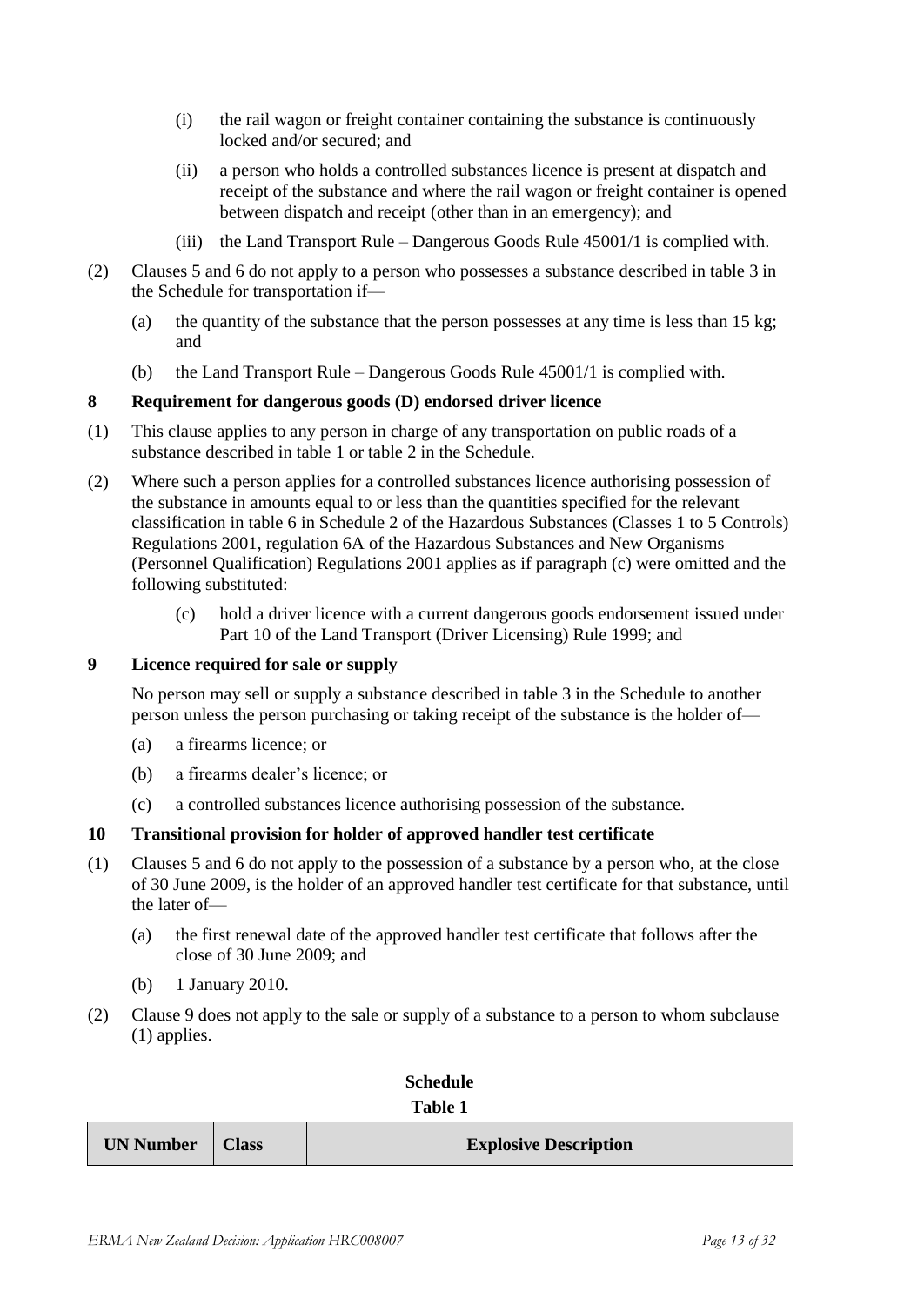| <b>UN Number</b> | <b>Class</b> | <b>Explosive Description</b>                                                                                                                                                                                                                                                                                                                         |
|------------------|--------------|------------------------------------------------------------------------------------------------------------------------------------------------------------------------------------------------------------------------------------------------------------------------------------------------------------------------------------------------------|
| UN0114           | 1.1A         | Guanyl nitrosaminoguanyltetrazene (Tetrazene) wetted with not<br>less than 30% (by mass) being water or a mixture of alcohol and<br>water.                                                                                                                                                                                                           |
| <b>UN0129</b>    | 1.1A         | Lead azide wetted with not less than 20% (by mass) being water<br>or a mixture of alcohol and water.                                                                                                                                                                                                                                                 |
| <b>UN0130</b>    | 1.1A         | Lead styphnate (lead trinitroresorcinate) wetted with not less<br>than 20% (by mass) being water or a mixture of alcohol and<br>water.                                                                                                                                                                                                               |
| <b>UN0135</b>    | 1.1A         | Mercury fulminate wetted with not less than 20% (by mass)<br>being water or a mixture of alcohol and water.                                                                                                                                                                                                                                          |
| <b>UN0150</b>    | 1.1D         | Pentaerythrite tetranitrate (pentaerythritol tetranitrate; PETN)<br>wetted with not less than 25% (by mass) being water, or<br>Pentaerythrite tetranitrate (pentaerythritol tetranitrate; PETN),<br>desensitized with not less than 15% (by mass) being<br>phlegmatizer.                                                                             |
| <b>UN0154</b>    | 1.1D         | Picric acid – trinitrophenol.                                                                                                                                                                                                                                                                                                                        |
| <b>UN0208</b>    | 1.1D         | Trinitrophenylmethylnitramine(tetryl).                                                                                                                                                                                                                                                                                                               |
| <b>UN0209</b>    | 1.1D         | Trinitrotoluene (TNT).                                                                                                                                                                                                                                                                                                                               |
| <b>UN0027</b>    | 1.1D         | Black powder (gunpowder); meal or granular. Substance<br>consisting of a mixture of charcoal, potassium nitrate, and<br>sulphur.                                                                                                                                                                                                                     |
| <b>UN0081</b>    | 1.1D         | Blasting explosives, Type A. Substances consisting of liquid<br>organic nitrates such as nitroglycerin or a mixture of such<br>ingredients with 1 or more of the following, nitrocellulose;<br>ammonium nitrate or other inorganic nitrates; or aromatic nitro-<br>derivatives, or combustible materials, such as wood-meal and<br>aluminium powder. |
| <b>UN0081</b>    | 1.1D         | Blasting explosives, Type A (permitted).                                                                                                                                                                                                                                                                                                             |
| <b>UN082</b>     | 1.1D         | Blasting explosives, Type B. Substances consisting of a mixture<br>of ammonium nitrate, sodium nitrate, and trinitrotoluene, with or<br>without other substances such as wood-meal and aluminium<br>powder.                                                                                                                                          |
| <b>UN0082</b>    | 1.1D         | Blasting explosives, Type B. Substances consisting of a mixture<br>of ammonium nitrate and fuel oil with or without aluminium<br>powder.                                                                                                                                                                                                             |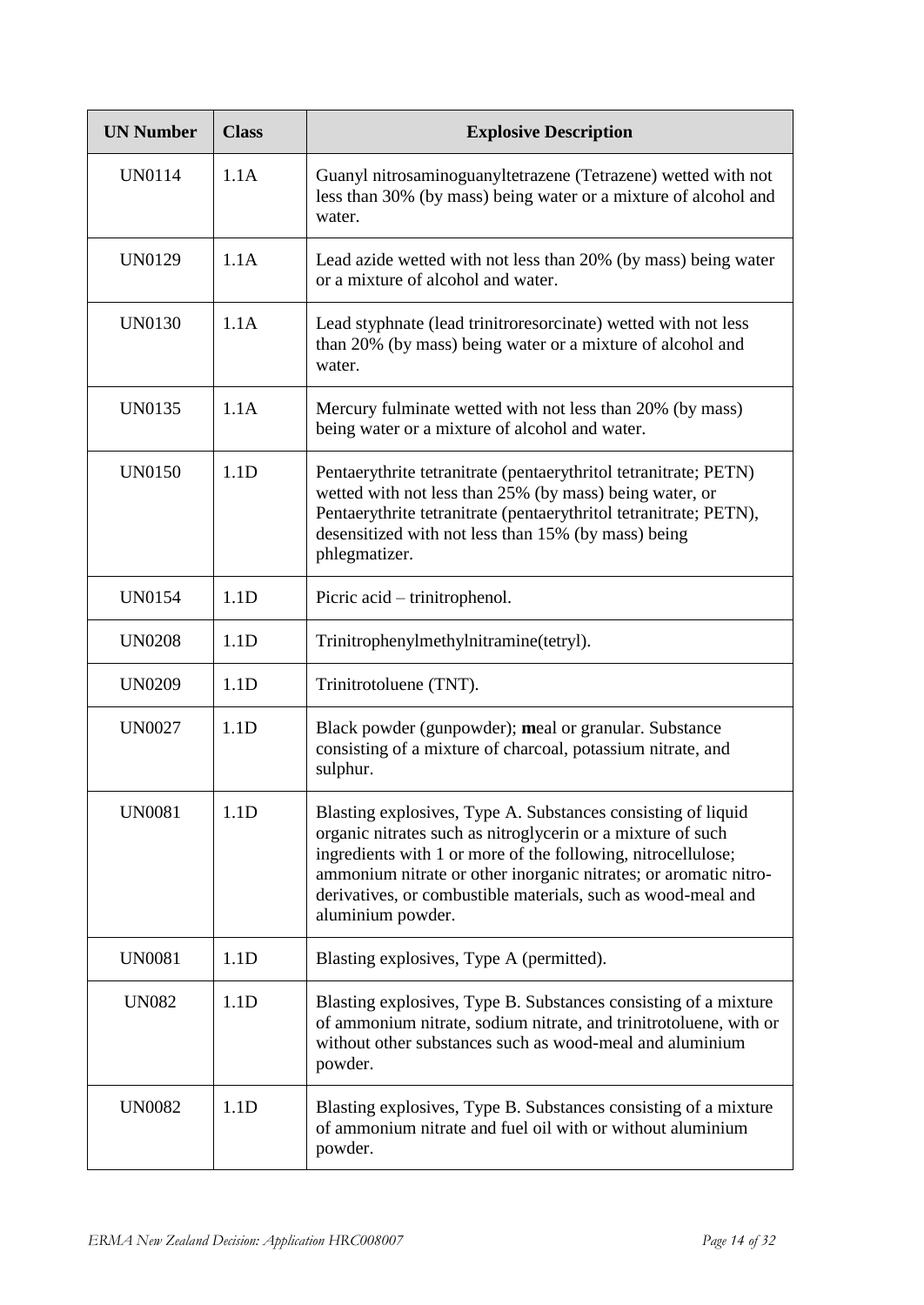| <b>UN Number</b> | <b>Class</b> | <b>Explosive Description</b>                                                                                                                                                                                                                                                                                                                                                                           |
|------------------|--------------|--------------------------------------------------------------------------------------------------------------------------------------------------------------------------------------------------------------------------------------------------------------------------------------------------------------------------------------------------------------------------------------------------------|
| <b>UN0084</b>    | 1.1D         | Blasting explosives, Type D. Substances consisting of a mixture<br>of organic nitrated compounds and combustible materials such as<br>hydrocarbons and aluminium powder. These explosives must not<br>contain nitroglycerin, similar liquid organic nitrates, chlorates, or<br>ammonium nitrate.                                                                                                       |
| <b>UN0241</b>    | 1.1D         | Blasting explosives, Type E. Substances consisting of water as<br>an essential ingredient and high proportions of ammonium nitrate<br>or other oxidizers, some or all of which are in solution. The other<br>constituents may include nitro-derivatives such as trinitrotoluene,<br>hydrocarbons or aluminium powder, stabilizers and plasticizers,<br>glass micro-balloons, and different oil blends. |
| <b>UN0332</b>    | 1.5D         | Blasting explosives, Type E. Substances consisting of water as<br>an essential ingredient and high proportions of ammonium nitrate<br>or other oxidizers, some or all of which are in solution. The other<br>constituents may include vitro-derivatives such as trinitrotoluene,<br>hydrocarbons, or aluminium powder.                                                                                 |
| <b>UN0029</b>    | 1.1B         | Detonators, non-electric for blasting. Articles consisting of a<br>small metal or plastics tube containing explosives such as lead<br>azide, PETN, or combinations of explosives. They are designed<br>to start a detonation train. They may be constructed to detonate<br>instantaneously, or may contain a delay element.                                                                            |
| <b>UN0030</b>    | 1.1B         | Detonators, electric for blasting. Articles consisting of a small<br>metal or plastics tube containing explosives such as lead azide,<br>PETN, or combinations of explosives. They are designed to start<br>a detonation train. They may be constructed to detonate<br>instantaneously, or may contain a delay element.                                                                                |
| <b>UN0030</b>    | 1.1B         | Detonators, electric for blasting (permitted). Articles consisting<br>of a small metal or plastics tube containing explosives such as<br>lead azide, PETN, or combinations of explosives. They are<br>designed to start a detonation train. They may be constructed to<br>detonate instantaneously, or may contain a delay element.                                                                    |
| UN0030/0255      | 1.1B/1.4B    | Detonators, electric for blasting. Articles consisting of a small<br>metal or plastics tube containing explosives such as lead azide,<br>PETN, or combinations of explosives. They are designed to start<br>a detonation train. They may be constructed to detonate<br>instantaneously, or may contain a delay element.                                                                                |
| UN0030/0456      | 1.1B/1.4S    | Detonators, electric for blasting. Articles consisting of a small<br>metal or plastics tube containing explosives such as lead azide,<br>PETN, or combinations of explosives. They are designed to start<br>a detonation train. They may be constructed to detonate<br>instantaneously, or may contain a delay element.                                                                                |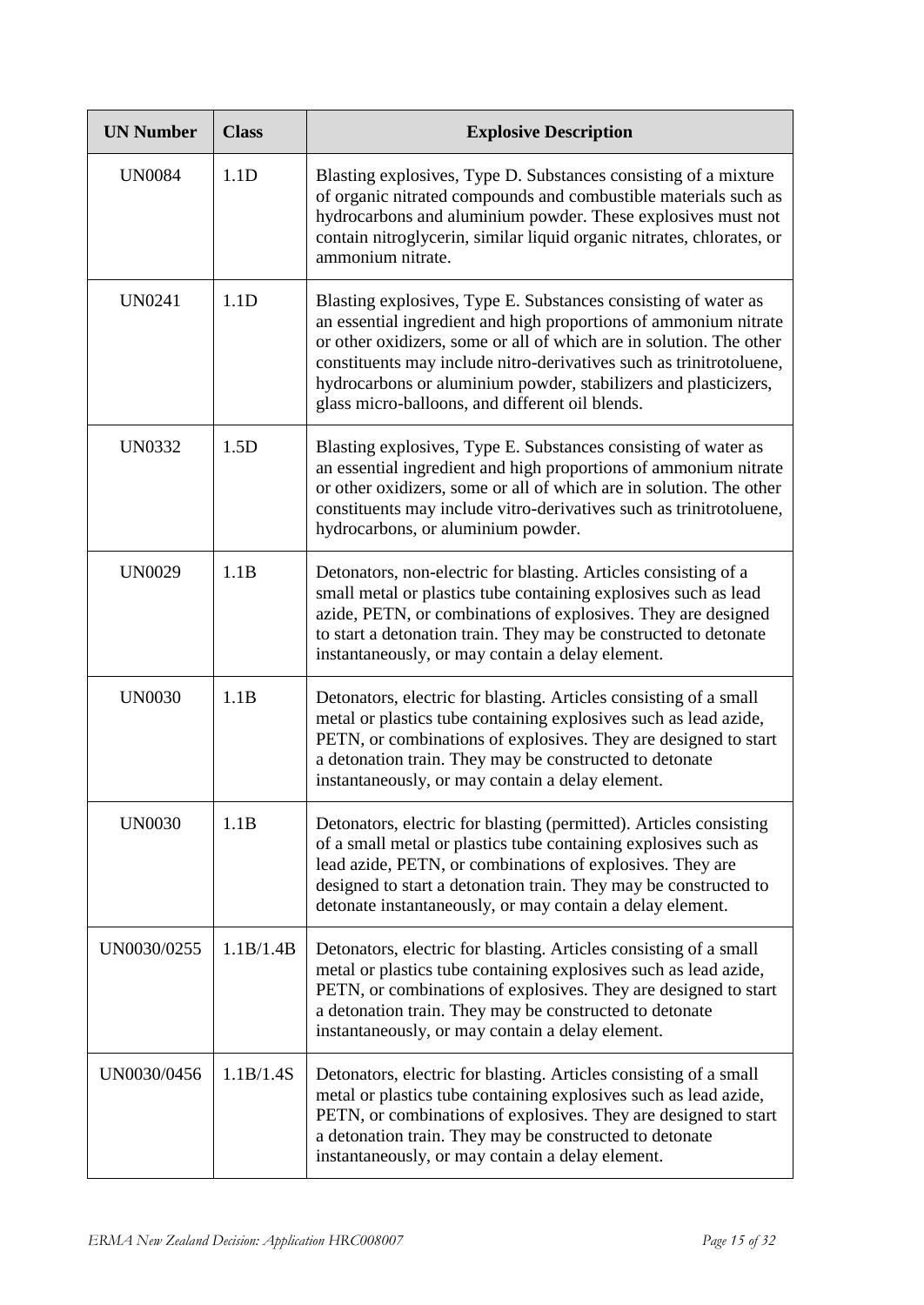| <b>UN Number</b> | <b>Class</b> | <b>Explosive Description</b>                                                                                                                                                                                                                                                                                                                                                                                  |
|------------------|--------------|---------------------------------------------------------------------------------------------------------------------------------------------------------------------------------------------------------------------------------------------------------------------------------------------------------------------------------------------------------------------------------------------------------------|
| <b>UN0360</b>    | 1.1B         | Detonator assemblies, non-electric for blasting. Non-electric<br>detonators assembled with, and activated by, such means as<br>safety fuse, shock tube, flash tube, or detonating cord. They may<br>be of instantaneous design or incorporate delay elements.<br>Detonating relays incorporating detonating cord are included.<br>Other detonating relays are included in detonators, non-electric<br>UN0029. |
| <b>UN0042</b>    | 1.1D         | Boosters without detonator. Articles consisting of a plastic or<br>cardboard shell filled with a mixture of PETN and TNT<br>(Pentolite) and the following optional ingredients, RDX,<br>ammonium nitrate, sodium nitrate, potassium nitrate, barium<br>sulphate, plasticisers, and other insert materials.                                                                                                    |
| <b>UN0048</b>    | 1.1D         | Charges, demolition. Articles containing a charge of a detonating<br>explosive in a casing of fibreboard, plastics, metal or other<br>material.                                                                                                                                                                                                                                                               |
| <b>UN0059</b>    | 1.1D         | Charges, shaped, without detonator. Articles consisting of a<br>casing containing a charge of detonating explosive with a cavity<br>lined with rigid material, without means of initiation. They are<br>designed to produce a powerful, penetrating jet effect.                                                                                                                                               |
| UN0059/0349      | 1.1D/1.4S    | Charges, shaped, without detonator.                                                                                                                                                                                                                                                                                                                                                                           |
| UN0059/0441      | 1.1D/1.4S    | Charges, shaped, without detonator.                                                                                                                                                                                                                                                                                                                                                                           |
| <b>UN0065</b>    | 1.1D         | Cord, detonating, flexible. Article consisting of a core of<br>detonating explosive enclosed in spun fabric, with plastics or<br>other covering unless the spun fabric is sift proof.                                                                                                                                                                                                                         |
| UN0065/0289      | 1.1D/1.4D    | Cord, detonating, flexible. Article consisting of a core of<br>detonating explosive enclosed in spun fabric, with plastics or<br>other covering unless the spun fabric is sift proof.                                                                                                                                                                                                                         |
| UN0065/0349      | 1.1D/1.4S    | Cord, detonating, flexible. Article consisting of a core of<br>detonating explosive enclosed in spun fabric, with plastics or<br>other covering unless the spun fabric is sift proof.                                                                                                                                                                                                                         |
| <b>UN0288</b>    | 1.1D         | Charges, shaped, flexible, linear. Articles consisting of a V-<br>shaped core of a detonating explosive clad by a flexible metal<br>sheath.                                                                                                                                                                                                                                                                   |
| UN0290/0289      | 1.1D/1.4D    | Cord (fuse), detonating, metal clad/cord, detonating, flexible.<br>Article consisting of a core of detonating explosive clad by a soft<br>metal tube with or without protective covering.                                                                                                                                                                                                                     |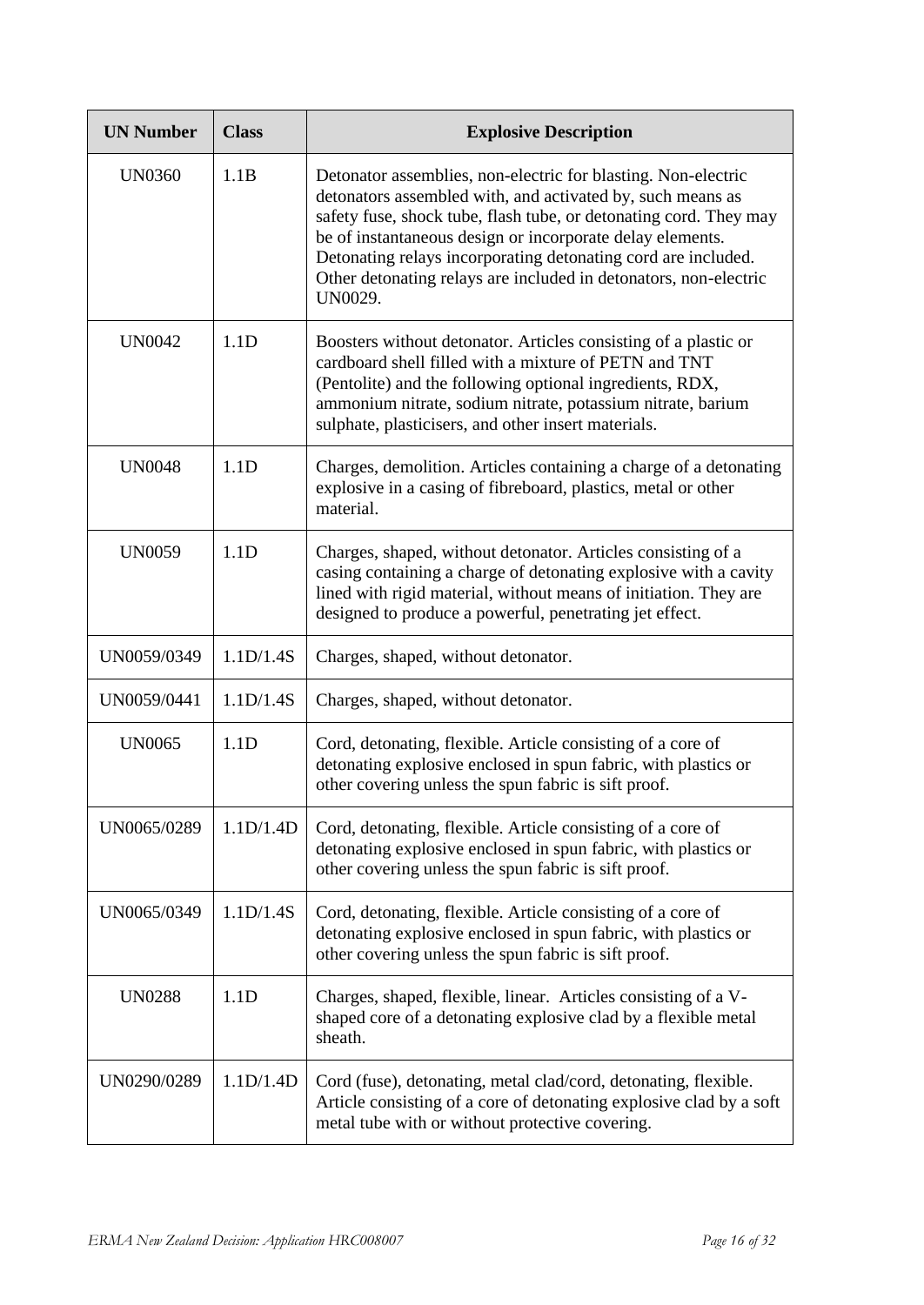| <b>UN Number</b> | <b>Class</b> | <b>Explosive Description</b>                                                                                                                                                                                                                                                                                                                                                                                                                                                                  |
|------------------|--------------|-----------------------------------------------------------------------------------------------------------------------------------------------------------------------------------------------------------------------------------------------------------------------------------------------------------------------------------------------------------------------------------------------------------------------------------------------------------------------------------------------|
| <b>UN0333</b>    | 1.1G         | Fireworks. Display pyrotechnics designed for entertainment and<br>not covered by the Hazardous Substances (Fireworks)<br>Regulations 2001: Bouquets, coloured fires and lights, crackers,<br>fountains, gerbs, lances, maroons, mines, port fires, rockets,<br>roman candles, saxons, scintilettes, serpents, squibs (with or<br>without reports), tourbillions, wheels, and other manufactured<br>fireworks, being in each case fireworks intended for display or<br>entertainment purposes. |
| <b>UN0328</b>    | 1.2C         | Cartridges for weapons, inert projectile. Ammunition consisting<br>of a projectile without a bursting charge but with a propelling<br>charge.                                                                                                                                                                                                                                                                                                                                                 |
| <b>UN0314</b>    | 1.2G         | Igniters. Articles containing 1 or more explosive substances used<br>to start deflagration in an explosive train. They may be actuated<br>chemically, electrically, or mechanically.                                                                                                                                                                                                                                                                                                          |
| <b>UN0334</b>    | 1.2G         | Fireworks. Display pyrotechnics designed for entertainment and<br>not covered by the Hazardous Substances (Fireworks)<br>Regulations 2001: Bouquets, coloured fires and lights, crackers,<br>fountains, gerbs, lances, maroons, mines, port fires, rockets,<br>roman candles, saxons, scintilettes, serpents, squibs (with or<br>without reports), tourbillions, wheels, and other manufactured<br>fireworks, being in each case fireworks intended for display or<br>entertainment purposes. |
| <b>UN0186</b>    | 1.3C         | Rocket motors. Articles consisting of a solid, liquid, or<br>hypergolic fuel contained in a cylinder fitted with 1 or more<br>nozzles.                                                                                                                                                                                                                                                                                                                                                        |
| <b>UN0277</b>    | 1.3C         | Cartridges, oil well. Articles consisting of a casing of thin fibre,<br>metal, or other material, and containing only propellant that<br>projects a hardened projectile.                                                                                                                                                                                                                                                                                                                      |
| <b>UN0101</b>    | 1.3G         | Fuse, instantaneous non-detonating (Quickmatch). Articles<br>consisting of cotton yarns impregnated with a fine black powder.                                                                                                                                                                                                                                                                                                                                                                 |
| <b>UN0335</b>    | 1.3G         | Fireworks. Display pyrotechnics designed for entertainment and<br>not covered by the Hazardous Substances (Fireworks)<br>Regulations 2001: Bouquets, coloured fires and lights, crackers,<br>fountains, gerbs, lances, maroons, mines, port fires, rockets,<br>roman candles, saxons, scintilettes, serpents, squibs (with or<br>without reports), tourbillions, wheels, and other manufactured<br>fireworks, being in each case fireworks intended for display or<br>entertainment purposes. |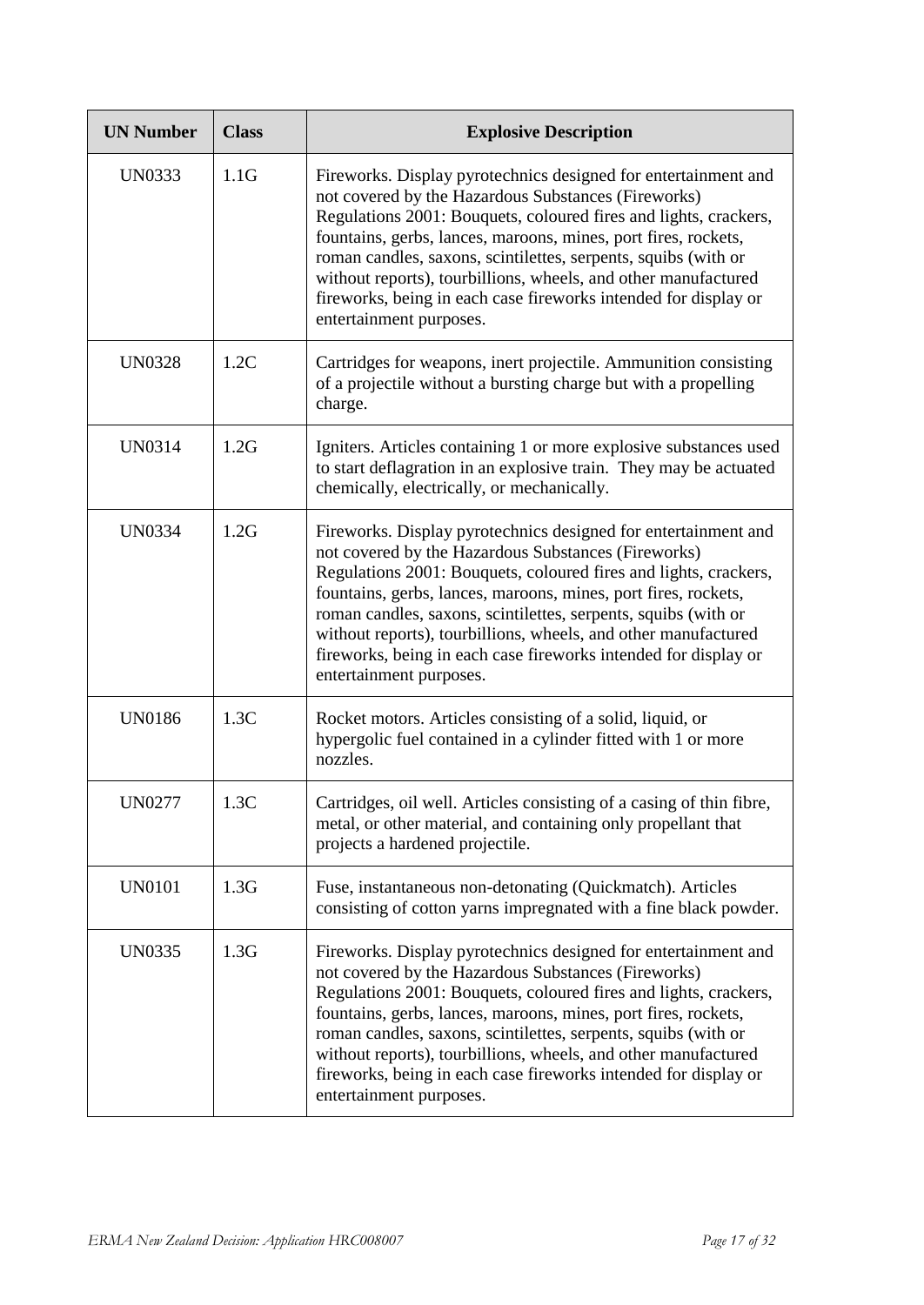| <b>UN Number</b> | <b>Class</b> | <b>Explosive Description</b>                                                                                                                                                                                                                                                                    |
|------------------|--------------|-------------------------------------------------------------------------------------------------------------------------------------------------------------------------------------------------------------------------------------------------------------------------------------------------|
| <b>UN0430</b>    | 1.3G         | Articles, pyrotechnic (for technical purposes). Articles that<br>contain pyrotechnic substances and are used for technical<br>purposes such as heat generation, gas generation, theatrical<br>effects, and the like.                                                                            |
| UN0442/0444      | 1.1D/1.4D    | Charges, explosive, commercial, without detonator. Articles<br>consisting of a charge of detonating explosive without means of<br>initiation, used for explosive welding, jointing, forming and<br>other metallurgical processes.                                                               |
| <b>UN0488</b>    | 1.3G         | Ammunition, practice. Ammunition without a main bursting<br>charge, containing a burster or expelling charge. Normally, it<br>also contains a fuse and a propelling charge.                                                                                                                     |
| <b>UN0255</b>    | 1.4B         | Detonators, electric (for blasting). Articles consisting of a small<br>metal or plastic tube containing explosives such as lead azide,<br>PETN, or combinations of explosives.                                                                                                                  |
| <b>UN0257</b>    | 1.4B         | Fuses, detonating. Articles designed to start a detonation or a<br>deflagration in ammunition. They incorporate mechanical,<br>electrical, chemical, or hydrostatic components and generally<br>protective features.                                                                            |
| <b>UN0361</b>    | 1.4B         | Detonator assemblies, non-electric (for blasting) as listed under<br>UN0360 detonator assemblies, 1.1B. Articles consisting of a<br>small metal or plastic tube containing explosives such as lead<br>azide, PETN, or combinations of explosives.                                               |
| <b>UN0276</b>    | 1.4C         | Cartridges, power device. Articles consisting of a casing with a<br>charge of deflagrating explosive and a means of ignition.                                                                                                                                                                   |
| <b>UN0338</b>    | 1.4C         | Cartridges for weapons, blank or cartridges, small arms, blank.<br>Articles that consist of a cartridge case with a centre or rim fire<br>primer and a confined charge of smokeless or black powder but<br>no projectile. Used for training, saluting, and in starter pistols,<br>and the like. |
| <b>UN0339</b>    | 1.4C         | Cartridges for weapons, inert projectile or cartridges, small aims.<br>Ammunition consisting of a projectile without a bursting charge<br>but with a propelling charge.                                                                                                                         |
| <b>UN0410</b>    | 1.4D         | Fuses, detonating with protective features. Articles designed to<br>start a detonation or a deflagration in ammunition. They<br>incorporate mechanical, electrical, chemical, or hydrostatic<br>components and generally protective features.                                                   |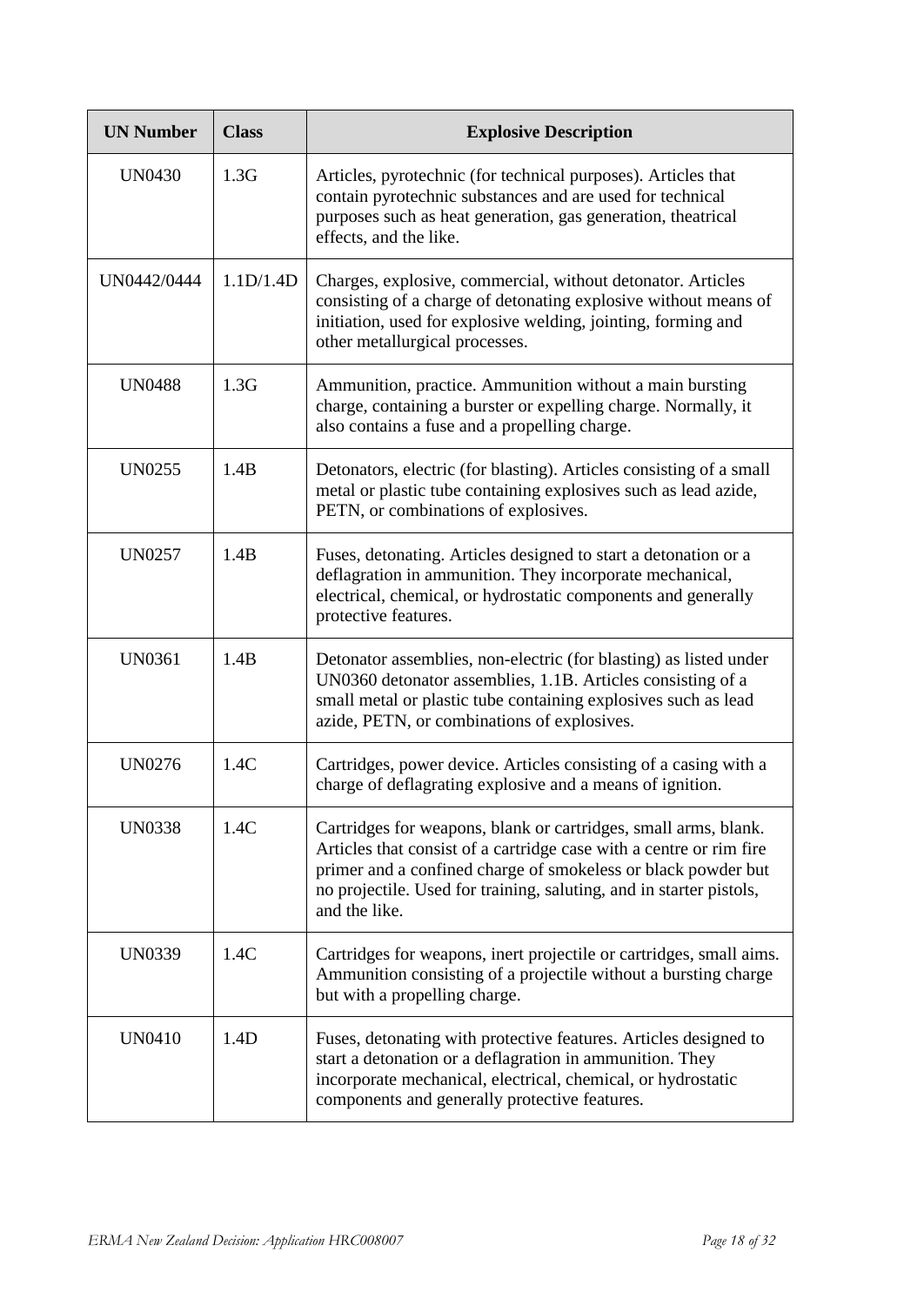| <b>UN Number</b> | <b>Class</b> | <b>Explosive Description</b>                                                                                                                                                                                                                                                                                                                                                                                                                                                                                       |
|------------------|--------------|--------------------------------------------------------------------------------------------------------------------------------------------------------------------------------------------------------------------------------------------------------------------------------------------------------------------------------------------------------------------------------------------------------------------------------------------------------------------------------------------------------------------|
| UN0412           | 1.4E         | Cartridge for weapons with bursting charges. Fixed (assembled)<br>or semi-fixed (partially assembled) ammunition designed to be<br>fired from weapons. Each cartridge includes all the components<br>necessary to function the weapon once. The name and<br>description must be used for small arms cartridges that cannot be<br>described as cartridges, small arms. Separate loading ammunition<br>is included under this name and description when the propelling<br>charge and projectile are packed together. |
| <b>UN0066</b>    | 1.4G         | Cord, igniter. Article consisting of textile yarns covered with<br>black powder or another fast burning pyrotechnic composition<br>and with a flexible protective covering, or it consists of a core of<br>black powder surrounded by a flexible woven fabric.                                                                                                                                                                                                                                                     |
| <b>UN0297</b>    | 1.4G         | Ammunition, illuminating with or without burster, expelling<br>charge, or propelling charge. Ammunition designed to produce a<br>single source of intense light for lighting up an area.                                                                                                                                                                                                                                                                                                                           |
| <b>UN0301</b>    | 1.4G         | Ammunition, tear-producing. Ammunition containing toxic<br>agent. It also contains 1 or more of the following, a pyrotechnic<br>substance, a propelling charge with primer and igniter charge, a<br>fuze with burster or expelling charge.                                                                                                                                                                                                                                                                         |
| <b>UN0303</b>    | 1.4G         | Ammunition, smoke with or without burster, expelling charge, or<br>propelling charge (other than water-activated ammunition with<br>white phosphorus or phosphides).                                                                                                                                                                                                                                                                                                                                               |
| <b>UN0320</b>    | 1.4G         | Primers, tubular. Articles consisting of a primer for ignition and<br>an auxiliary charge of deflagrating explosive such as black<br>powder used to ignite the propelling charge in a cartridge case<br>for cannon, and the like.                                                                                                                                                                                                                                                                                  |
| <b>UN0325</b>    | 1.4G         | Igniters. Articles containing 1 or more explosive substances used<br>to start deflagration in an explosive train.                                                                                                                                                                                                                                                                                                                                                                                                  |
| UN0336           | 1.4G         | Fireworks. Display pyrotechnics designed for entertainment and<br>not covered by the Hazardous Substances (Fireworks)<br>Regulations 2001: Bouquets, coloured fires and lights, crackers,<br>fountains, gerbs, lances, maroons, mines, port fires, rockets,<br>roman candles, saxons, scintilettes, serpents, squibs (with or<br>without reports), tourbillions, wheels, and other manufactured<br>fireworks, being in each case fireworks intended for display or<br>entertainment purposes.                      |
| <b>UN0362</b>    | 1.4G         | Ammunition, practice. Ammunition without a main bursting<br>charge, containing a burster or expelling charge. Normally, it<br>also contains a fuze and a propelling charge.                                                                                                                                                                                                                                                                                                                                        |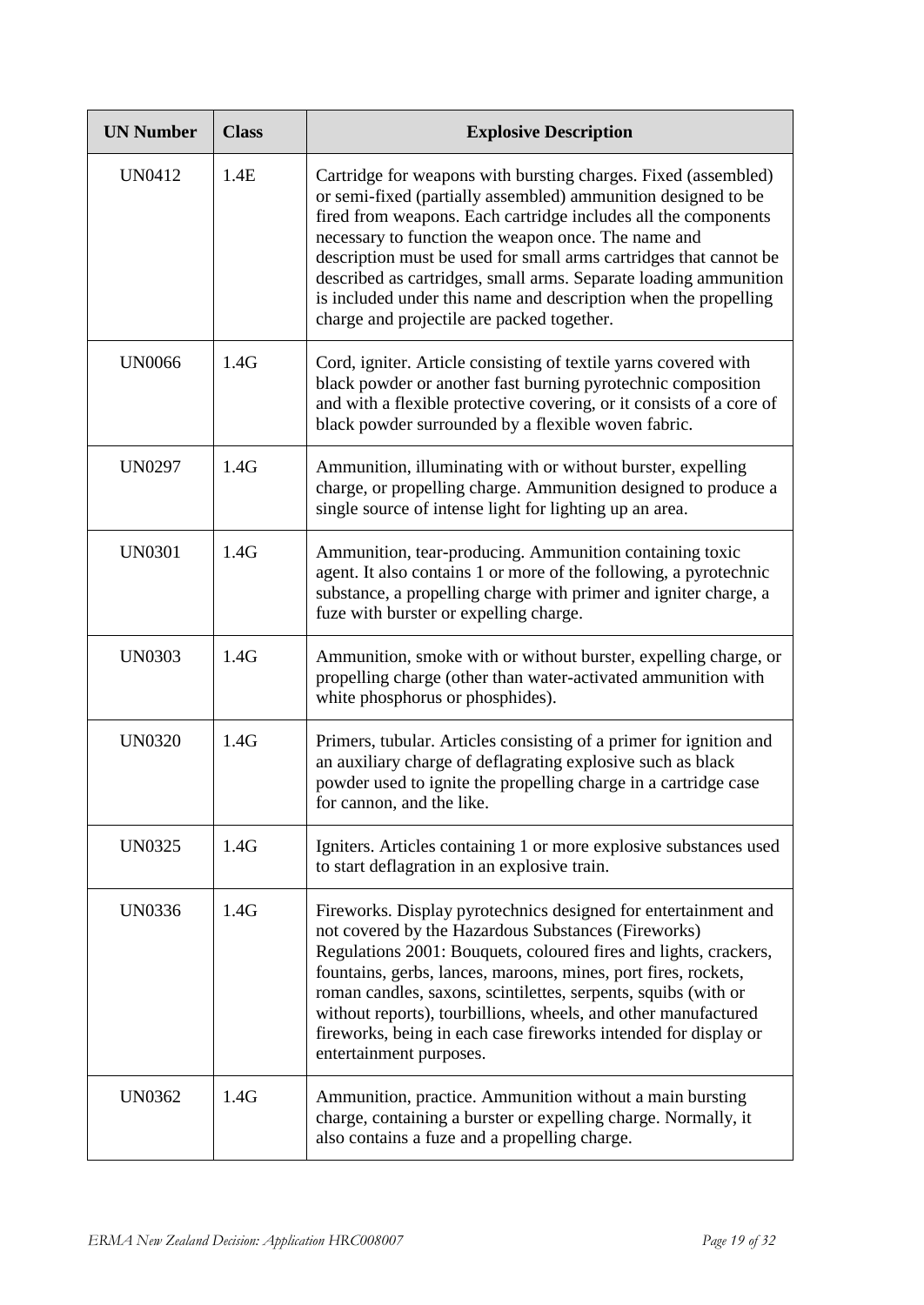| <b>UN Number</b> | <b>Class</b> | <b>Explosive Description</b>                                                                                                                                                                                                                                                                                                                                                                                                                                                                 |
|------------------|--------------|----------------------------------------------------------------------------------------------------------------------------------------------------------------------------------------------------------------------------------------------------------------------------------------------------------------------------------------------------------------------------------------------------------------------------------------------------------------------------------------------|
| <b>UN0431</b>    | 1.4G         | Articles, pyrotechnic (for technical purposes). Articles that<br>contain pyrotechnic substances and are used for technical<br>purposes such as heat generation, gas generation, theatrical<br>effects, etc.                                                                                                                                                                                                                                                                                  |
| <b>UN0105</b>    | 1.4S         | Fuse, safety. Article consisting of a core of fine grained black<br>powder (typically 65% potassium nitrate, 24% sulphur, and 11%<br>carbon), 5 grams/metre surrounded by a flexible woven fabric<br>with 1 or more protective outer coverings (bitumen, plastic, or<br>yarn and wax). In some cases, sodium nitrate may be substituted<br>for potassium nitrate.                                                                                                                            |
| <b>UN0131</b>    | 1.4S         | Lighters, fuse. Articles of various designs actuated by friction,<br>percussion, or electricity and used to ignite safety fuse.                                                                                                                                                                                                                                                                                                                                                              |
| <b>UN0337</b>    | 1.4S         | Firework. Display pyrotechnics designed for entertainment and<br>not covered by the Hazardous Substances (Fireworks)<br>Regulations 2001: Bouquets, coloured fires and lights, crackers,<br>fountains, gerbs, lances, maroons, mines, port fires, rockets,<br>roman candles, saxons, scintilettes, serpents, squibs (with or<br>without reports), tourbillions, wheels, and other manufactured<br>fireworks, being in each case fireworks intended for display or<br>entertainment purposes. |
| <b>UN0349</b>    | 1.4S         | Articles, explosive, N.O.S. (not otherwise specified).                                                                                                                                                                                                                                                                                                                                                                                                                                       |
| <b>UN0432</b>    | 1.4S         | Articles, pyrotechnic (for technical purposes). Articles that<br>contain pyrotechnic substances and are used for technical<br>purposes such as heat generation, gas generation, theatrical<br>effects, and the like.                                                                                                                                                                                                                                                                         |

### **Table 2**

| <b>UN Number</b> | Class | <b>Explosive Description</b>                                                                       |
|------------------|-------|----------------------------------------------------------------------------------------------------|
| UN0160/0161      |       | $\vert$ 1.3C*/1.1C $\vert$ Smokeless powder (single base, double base, triple base).               |
| <b>UN0499</b>    | 1.3C  | Propellants. Solid substances consisting of a deflagrating solid<br>explosive used for propulsion. |

\* Smokeless powder contained in total quantities greater than 500 kg is classified as 1.1C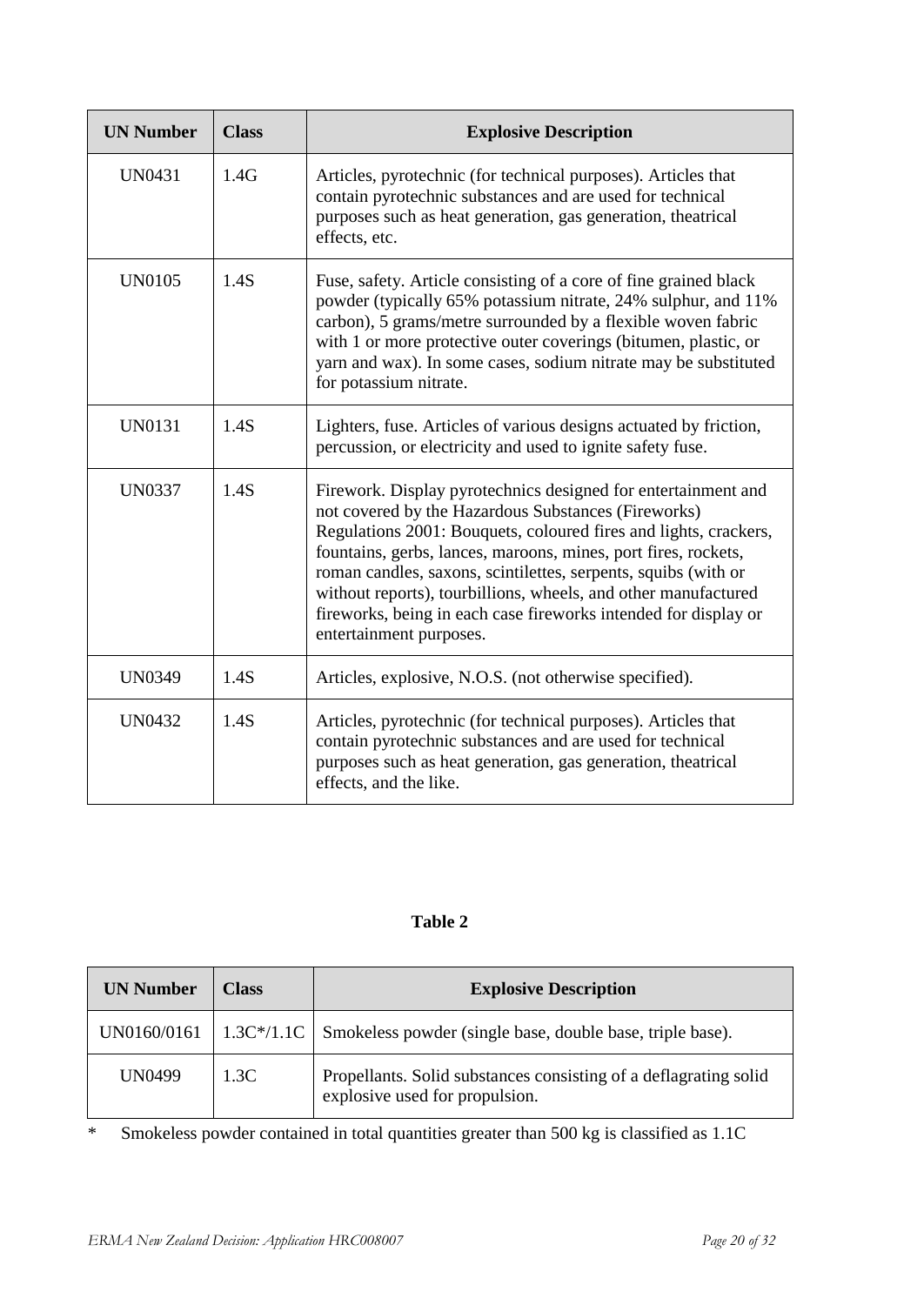### **Table 3**

| <b>UN Number</b> | <b>Class</b>     | <b>Explosive Description</b>                                                                                                     |
|------------------|------------------|----------------------------------------------------------------------------------------------------------------------------------|
| UN0027           | 1.1 <sub>D</sub> | Black powder (gunpowder). Meal or granular. Substance<br>consisting of a mixture of charcoal, potassium nitrate, and<br>sulphur. |
| UN0160/0161      | $1.3C*/1.1C$     | Smokeless powder (single base, double base, triple base).                                                                        |
| UN0499           | 1.3C             | Propellants. Solid substances consisting of a deflagrating solid<br>explosive used for propulsion.                               |

\* Smokeless powder contained in total quantities greater than 500 kg is classified as 1.1C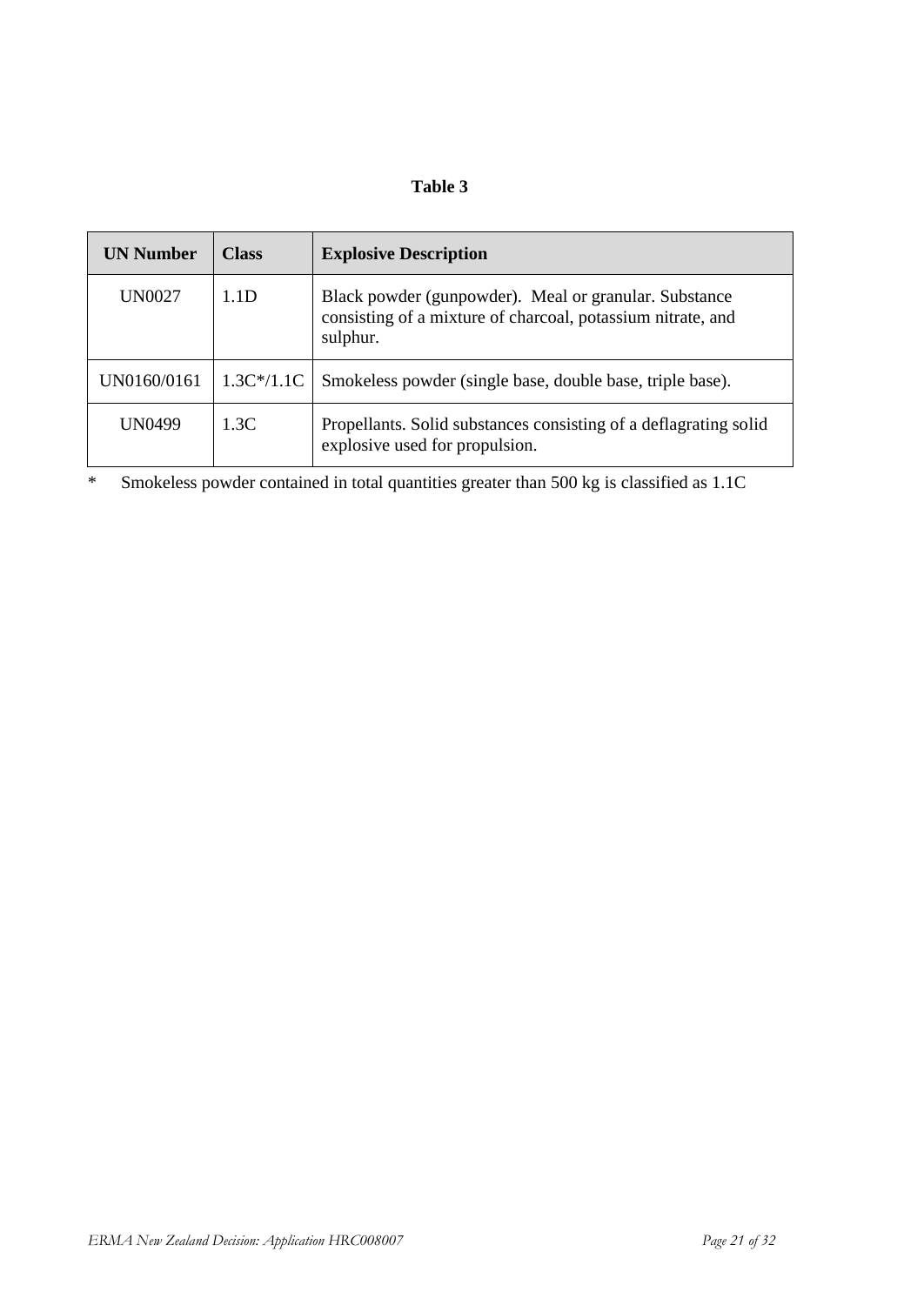# **Appendix 2: Submitters**

| <b>Submission No.</b> | <b>Submitter</b>                                                          |  |  |
|-----------------------|---------------------------------------------------------------------------|--|--|
| 12015                 | Dargaville Firearm and Militaria Collectors Club                          |  |  |
| 12016                 | Barry Wah Lee                                                             |  |  |
| 12017                 | Chaz Forsyth                                                              |  |  |
| 12019                 | <b>New Zealand Defence Forces</b>                                         |  |  |
| 12022                 | <b>Ben Timmins</b>                                                        |  |  |
| 12023                 | Prime Explosives                                                          |  |  |
| 12026                 | New Zealand Antique and Historical Arms Association Ltd (NZAHAA)          |  |  |
| 12027                 | Errol McIntyre                                                            |  |  |
| 12028                 | John B Hart                                                               |  |  |
| 12029                 | Northland Black Powder Club                                               |  |  |
| 12030                 | Steve's Wholesale Ltd                                                     |  |  |
| 12031                 | Tony Cheyne                                                               |  |  |
| 12032                 | <b>Brent Oldham</b>                                                       |  |  |
| 12033                 | Hayes and Associates Ltd                                                  |  |  |
| 12034                 | <b>Graeme Malone</b>                                                      |  |  |
| 12035                 | Philip Quaife                                                             |  |  |
| 12036                 | George S McIntosh                                                         |  |  |
| 12037                 | R Latimer                                                                 |  |  |
| 12038                 | <b>Grant Burton</b>                                                       |  |  |
| 12039                 | <b>Aaron Fulton</b>                                                       |  |  |
| 12040                 | <b>Bill Falcone</b>                                                       |  |  |
| 12041                 | Maritime New Zealand                                                      |  |  |
| 12042                 | Alan Broomhall                                                            |  |  |
| 12043                 | Hayden Francis                                                            |  |  |
| 12044                 | <b>Firework Professionals Ltd</b>                                         |  |  |
| 12045                 | Ian Montgomery                                                            |  |  |
| 12046                 | New Zealand Society of Gunsmiths inc (NZSG)                               |  |  |
| 12047                 | Far North Firearms shooting Association Inc (FNFSA)                       |  |  |
| 12048                 | New Zealand Armed Constabulary Force Reenactment Society Inc<br>(NZACFRS) |  |  |
| 12049                 | New Zealand Muzzle Loading Association Inc (NZMLA)                        |  |  |
| 12050                 | Evan Birchfield                                                           |  |  |
| 12051                 | David York                                                                |  |  |
| 12052                 | New Zealand Ammunitions Company Ltd                                       |  |  |
| 12053                 | <b>Orica Mining Services</b>                                              |  |  |
| 12054                 | New Zealand Chemistry Industry Council                                    |  |  |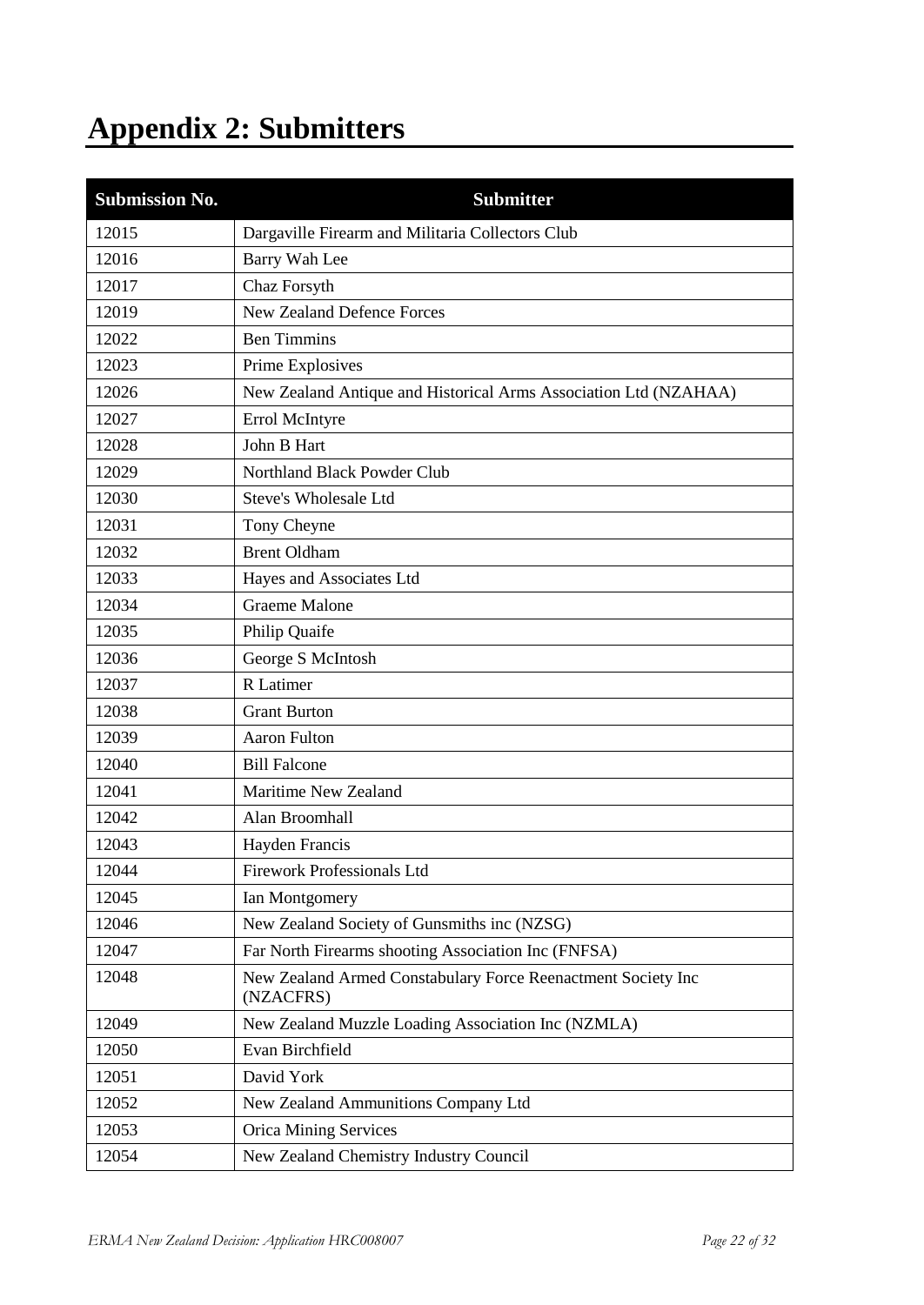| 12055 | Road Transport Forum NZ                             |  |
|-------|-----------------------------------------------------|--|
| 12056 | John Ivanof                                         |  |
| 12057 | New Zealand Deerstalkers Association Inc            |  |
| 12058 | <b>Stuart Hayman</b>                                |  |
| 12059 | <b>Federated Farmers</b>                            |  |
| 12060 | Tai Poutini Polytechnic                             |  |
| 12061 | MinEx Health and Safety Council Inc                 |  |
| 12062 | Aggregate and Quarry Association of New Zealand Inc |  |
| 12063 | <b>Rural Contractors New Zealand</b>                |  |
| 12079 | The Institute of Quarrying New Zealand (Inc.)       |  |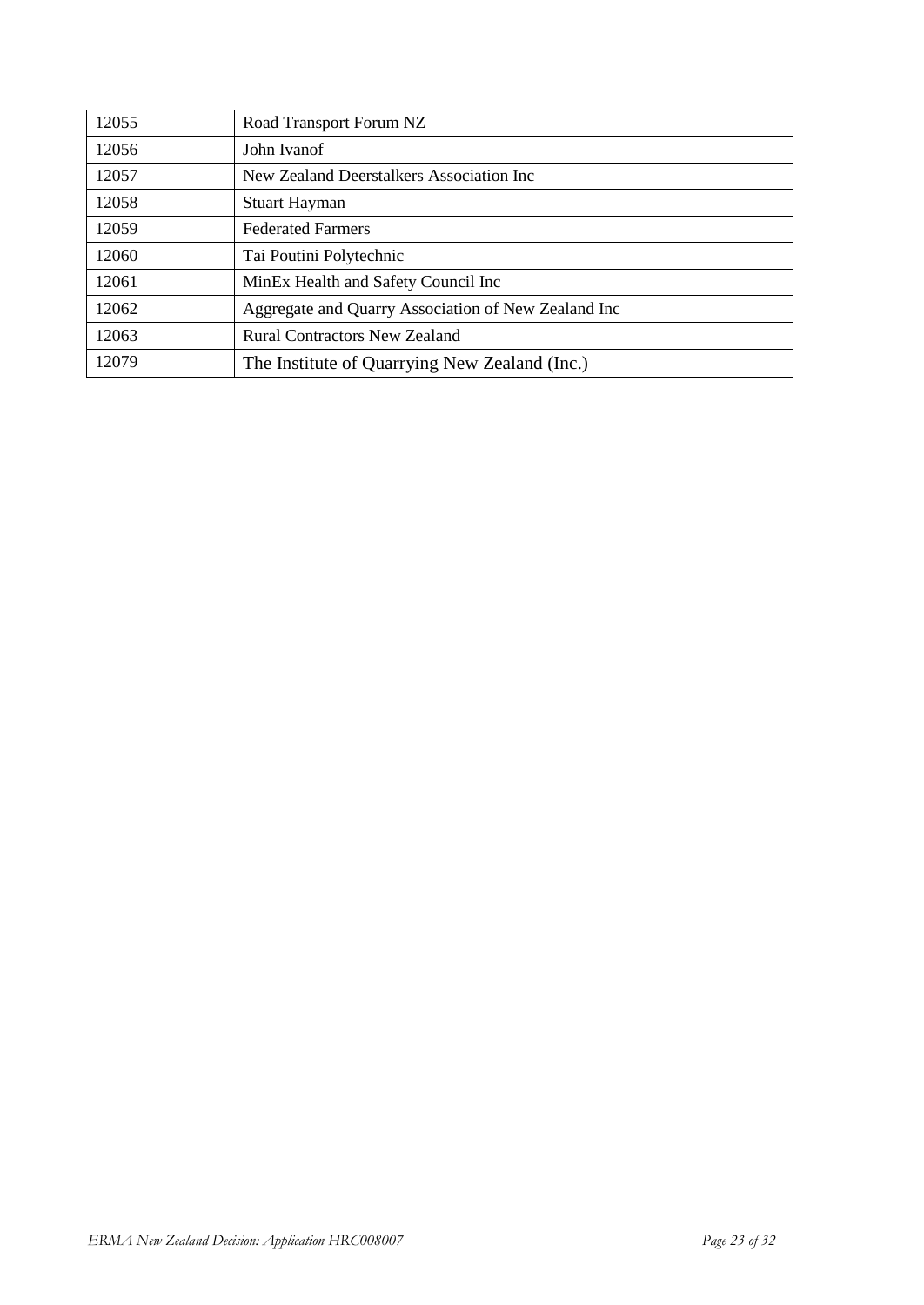# **Appendix 3: Decision Path**

## **Context**

This decision path describes the decision-making process for applications to **modify an approval to import or manufacture a hazardous substance** under section 63A of the HSNO Act.

### **Introduction**

The purpose of the decision path is to provide the Authority with guidance so that **all relevant matters** in the HSNO Act and the Methodology have been addressed. It does not attempt to direct the weighting that the Authority may decide to make on individual aspects of an application.

In this document 'section' refers to sections of the HSNO Act, and 'clause' refers to clauses of the ERMA New Zealand Methodology.

The decision path has two parts –

- **Flowchart** (a logic diagram showing the process prescribed in the Methodology and the HSNO Act to be followed in making a decision), and
- **Explanatory notes** (discussion of each step of the process).  $\bullet$

Of necessity the words in the boxes in the flowchart are brief, and key words are used to summarise the activity required. The explanatory notes provide a comprehensive description of each of the numbered items in the flowchart, and describe the processes that should be followed to achieve the described outcome.

**For proper interpretation of the decision path it is important to work through the flowchart in conjunction with the explanatory notes.**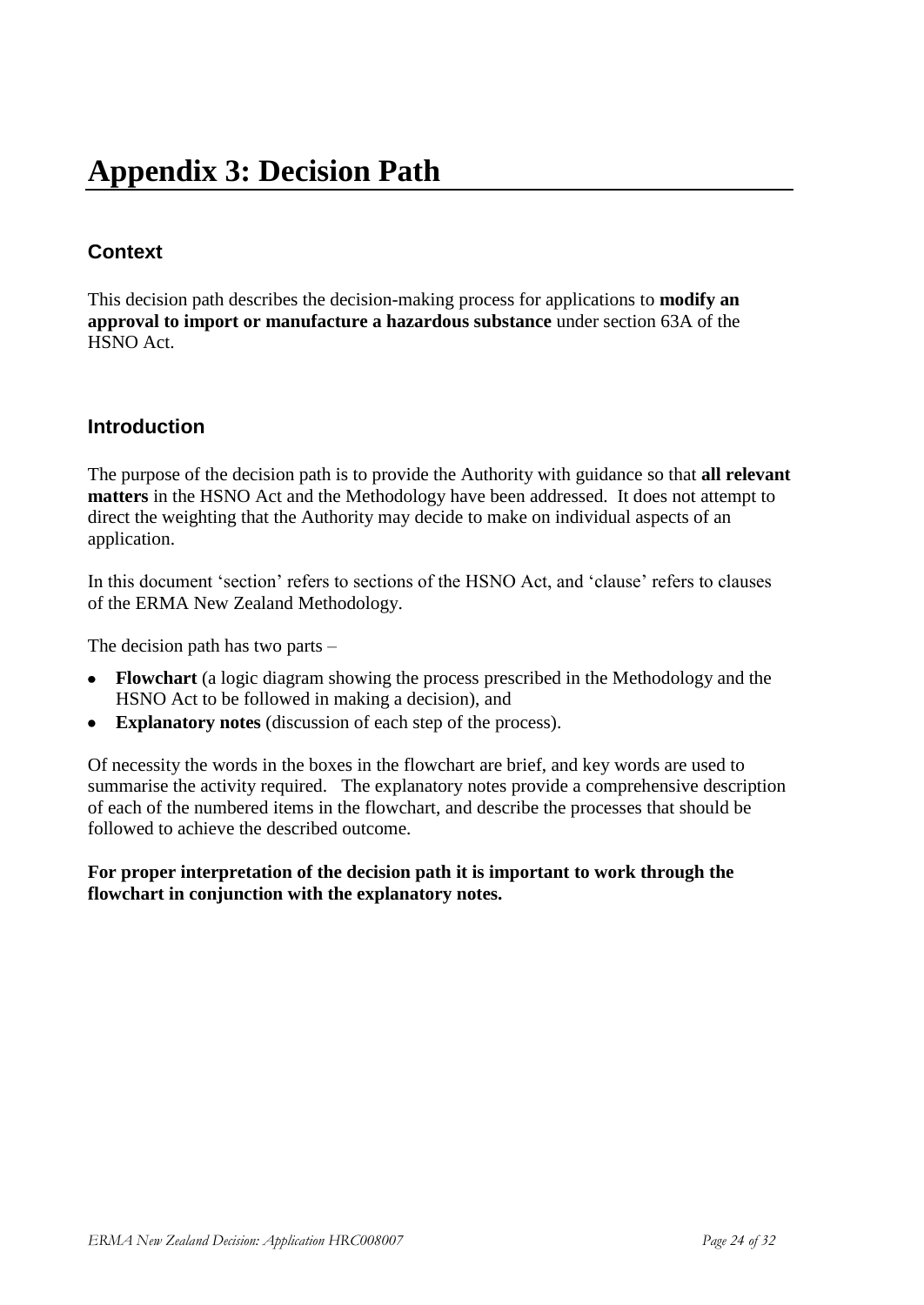# *FLOWCHART*

#### **Decision path for modified reassessment for amendments to hazardous substance approvals: application made and determined under section 63A.**



*ERMA New Zealand Decision: Application HRC008007 Page 25 of 32*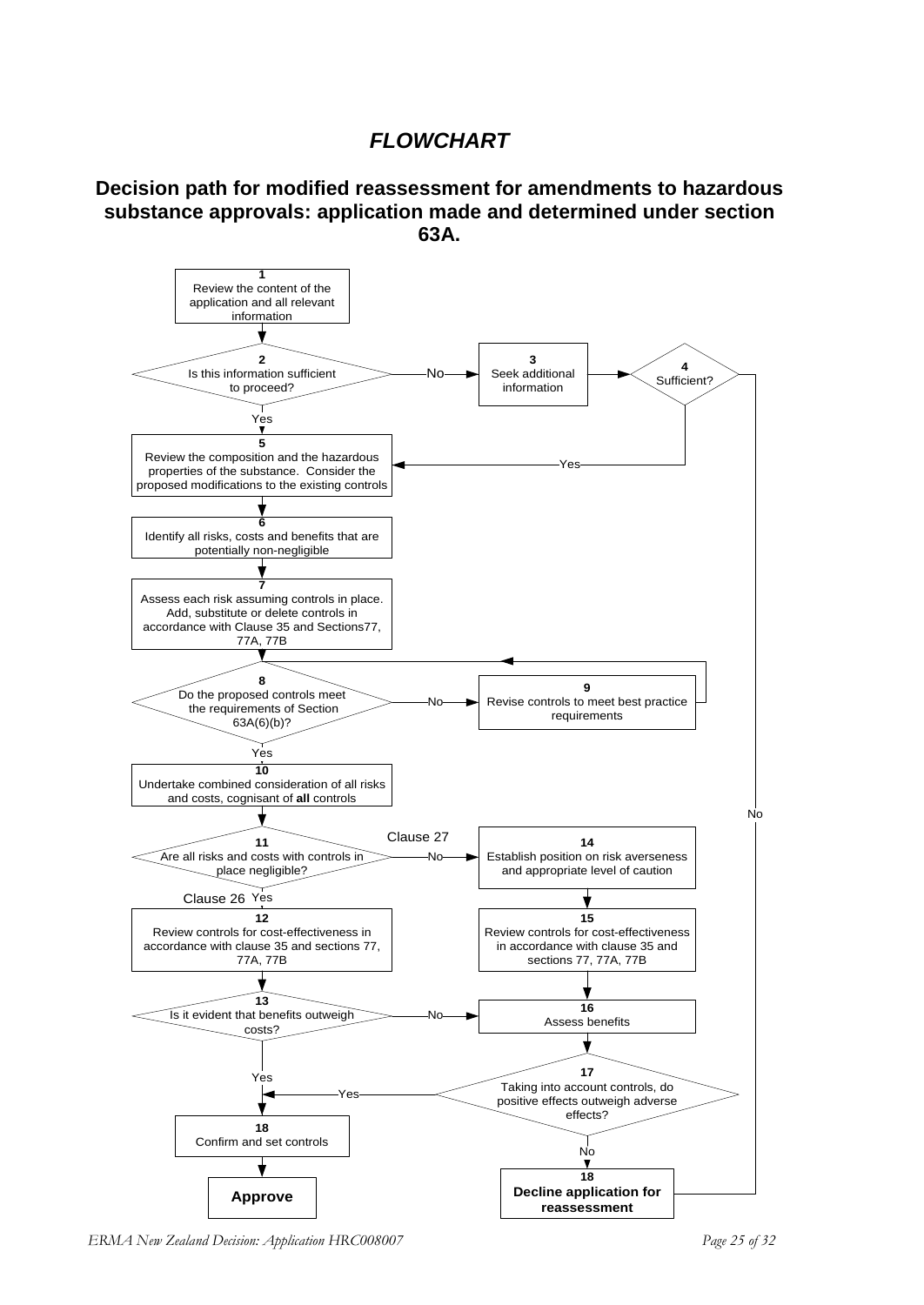#### **Item 1: Review the content of the application and all relevant information**

Review the application, the E&R Report, and information received from experts and that provided in submissions (where relevant) in terms of section 28(2) of the Act and clauses 8, 15, 16 and 20 of the Methodology.

While section 63A is not mentioned in section 53 (public notification), sections 63A(4) and (5) provide discretion for the Authority to consider public notification (cf section 53(2)) and guidance re consultation where an application is not publicly notified.

**Item 2: Is this information sufficient to proceed?** Review the information and determine whether or not there is sufficient information available to make a decision.

#### **Item 3: (if 'no') Seek additional information**

If there is not sufficient information then additional information may need to be sought under section 52 or 58 of the Act.

If the applicant is not able to provide sufficient information for consideration then the application is not approved. In these circumstances the Authority may choose to decline the application, or the application may lapse.

#### **Item 4 Sufficient?**

When additional information has been sought, has this been provided, and is there now sufficient information available to make a decision?

If the Authority is not satisfied that it has sufficient information for consideration, then the application for reassessment must be declined (see item 18).

#### **Item 5: (if 'yes' from item 2 or from item 4) Review the composition and the hazardous properties of the substance, and the proposed modifications to the existing controls**

Review the composition of the substance, its hazardous properties, and the existing suite of controls on the substance. The level of detail for this review will depend on the nature of the application for modified reassessment. In most cases a detailed review will not be required.

Consider the proposed modifications to the existing controls.

**Item 6: Identify all risks, costs and benefits that are potentially non-negligible<sup>2</sup>** The modified reassessment process concentrates on a specific aspect of the approval (section  $63A(1)(a)$ ). All risks, costs and benefits that are potentially non-negligible need to be identified. However, emphasis should be placed on effects that are expected to change as a result of the proposed changes to controls.

<u>.</u>

<sup>2</sup> Relevant effects are **marginal effects**, or the changes that will occur as a result of the substance being available. Financial costs associated with preparing and submitting an application are not marginal effects and are not effects of the substance(s) and are therefore not taken into account in weighing up adverse and positive effects. These latter types of costs are sometimes called 'sunk' costs since they are incurred whether or not the application is successful.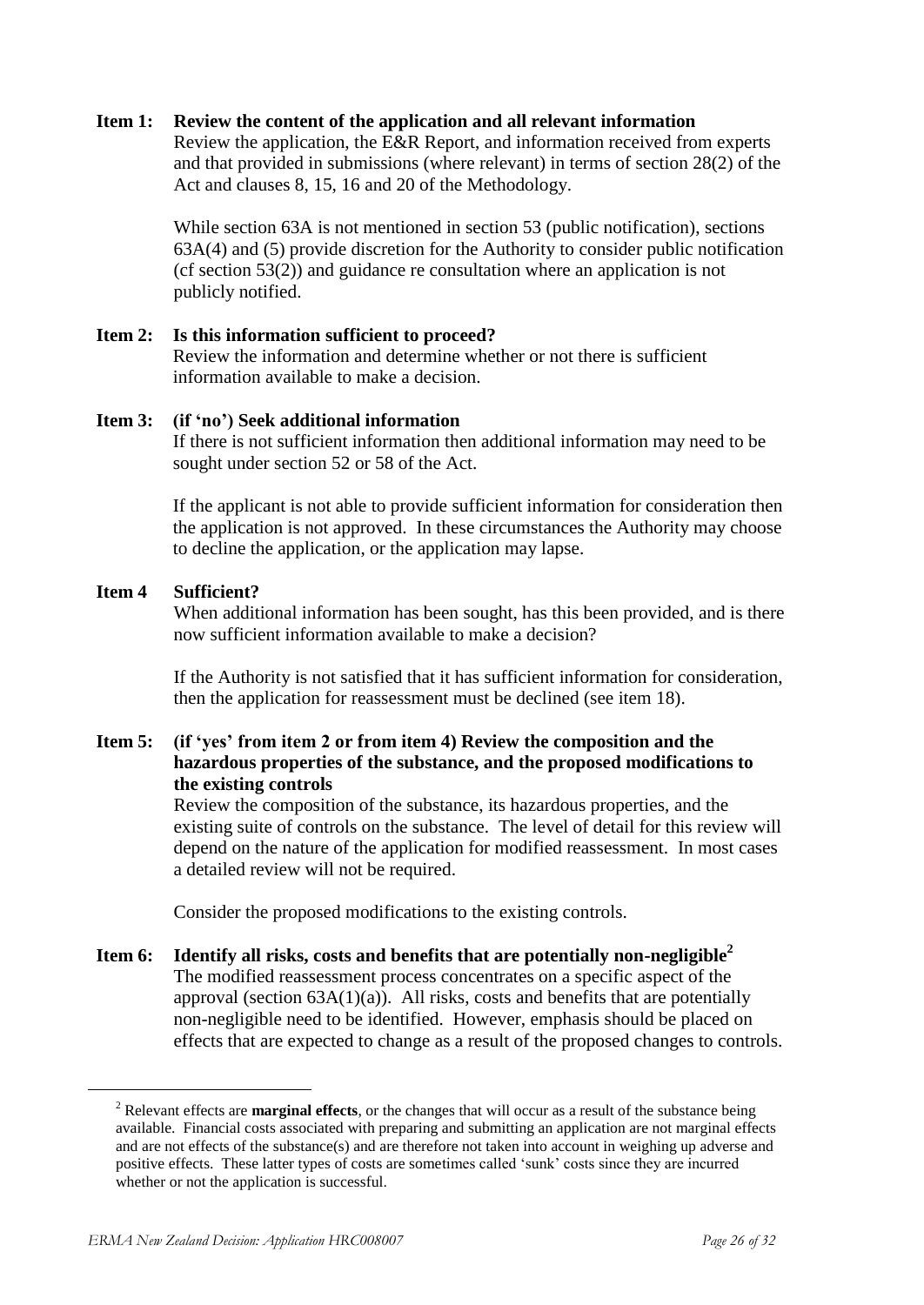Costs and benefits are defined in the Methodology as the value of particular effects. However, in most cases these 'values' are not certain and have a likelihood attached to them. Thus costs and risks are generally synonymous and may be addressed together. Examples of costs that cannot be considered as risks are one-off direct financial costs incurred by applicants, that cannot be considered as 'sunk' costs (see footnote 1). Where such costs arise they will considered in the same way as risks, but their likelihood of occurrence will be more certain.

Identification is a two step process that scopes the range of possible effects (risks, costs and benefits).

Step 1: Identify all possible risks and costs (adverse effects) and benefits (positive effects) associated with the approval of the substance(s), and based on the range of areas of impact described in clause 9 of the Methodology and sections 5 and  $\vec{6}$  of the Act<sup>3</sup>. Consider the effects of the substance through its lifecycle (clause 11) and include the likely effects of the substance being unavailable (sections  $29(1)(a)(iii)$  and  $29(1)(b)(iii)$ ).

> Relevant costs and benefits are those that relate to New Zealand and those that would arise as a consequence of approving the application (clause 14).

Consider short term and long term effects.

Identify situations where risks and costs occur in one area of impact or affect one sector and benefits accrue to another area or sector; that is, situations where risks and costs do not have corresponding benefits.

Step 2: Document those risks, costs and benefits that can be readily concluded to be negligible<sup>4</sup>, and eliminate them from further consideration.

> Note that where there are costs that are not associated with risks some of them may be eliminated at this scoping stage on the basis that the financial cost represented is very small and there is no overall effect on the market economy.

#### **Item 7: Assess each risk assuming controls in place. Add, substitute or delete controls in accordance with clause 35 and sections 77, 77A and 77B of the Act.**

The assessment of potentially non-negligible risks and costs should be carried out in accordance with clauses 12, 13, 15, 22, 24, 25, and 29 to 32 of the Methodology. The assessment is carried out with the default controls in place. Assess each potentially non-negligible risk and cost estimating the magnitude of

1

<sup>&</sup>lt;sup>3</sup> Effects on the natural environment, effects on human health and safety, effects on Maori culture and traditions, effects on society and community, effects on the market economy.

<sup>&</sup>lt;sup>4</sup> Negligible effects are defined in the Annotated Methodology as "Risks which are of such little significance in terms of their likelihood and effect that they do not require active management and/or after the application of risk management can be justified by very small levels of benefits.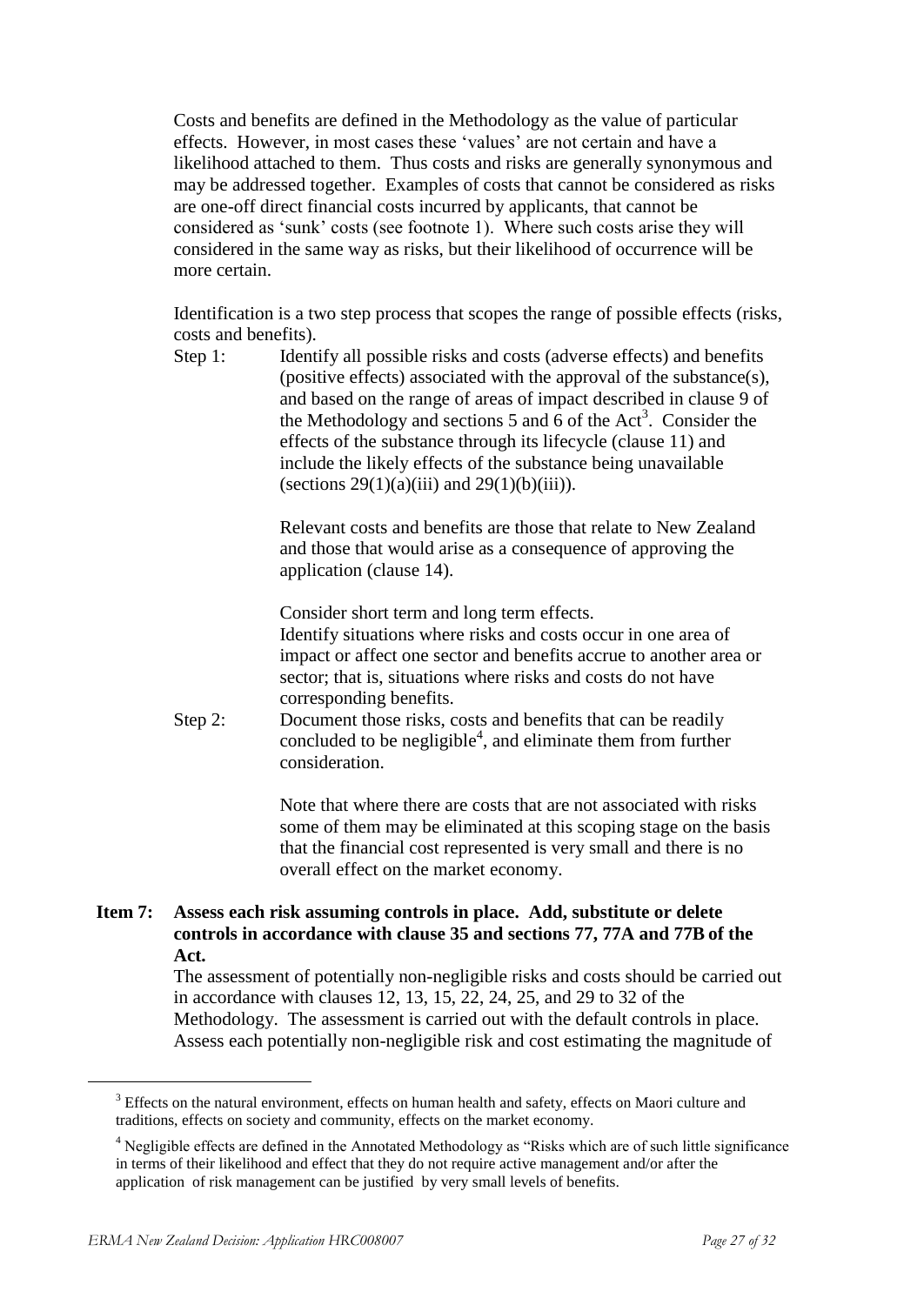the effect if it should occur and the likelihood of its occurring. Where there are non-negligible financial costs that are not associated with risks then the probability of occurrence (likelihood) may be close to 1. Relevant information provided in submissions should be taken into account.

The distribution of risks and costs should be considered, including geographical distribution and distribution over groups in the community, as well as distribution over time. This information should be retained with the assessed level of risk/cost.

This assessment includes consideration of how cautious the Authority will be in the face of uncertainty (section 7). Where there is uncertainty, it may be necessary to estimate scenarios for lower and upper bounds for the adverse effect as a means of identifying the range of uncertainty (clause 32). It is also important to bear in mind the materiality of the uncertainty and how significant the uncertainty is for the decision (clause 29(a)).

Consider the Authority's approach to risk (clause 33 of the Methodology) or how risk averse the Authority should be in giving weight to the residual risk, where residual risk is the risk remaining after the imposition of controls. See ERMA New Zealand report 'Approach to Risk' for further guidance<sup>5</sup>.

Where it is clear that residual risks are non-negligible and where appropriate controls are available, add substitute or delete controls in accordance with sections 77 and 77A of the Act to reduce the residual risk to a tolerable level. If the substance has toxic or ecotoxic properties, consider setting exposure limits under section 77B. While clause 35 is relevant here, in terms of considering the costs and benefits of changing the controls, it has more prominence in items 12 and 15.

If changes are made to the controls at this stage then the approach to uncertainty and the approach to risk must be revisited.

- **Item 8: Do the proposed controls meet the requirements of Section 63A(6)(b)?** Consider whether the proposed controls meet best international practices and standards for the safe management of hazardous substances. This includes the full suite of proposed controls including existing controls and modified controls.
- **Item 9: (if 'no' from item 8) Revise controls to meet best practice requirements** If the controls do not meet the best international practice criteria, then modify the controls so that they do meet them.

**Item 10:**

1

| Do the proposed controls meet<br>the requirements of Section<br>63A(6)(b)? |
|----------------------------------------------------------------------------|
|                                                                            |
|                                                                            |

<sup>&</sup>lt;sup>5</sup> <http://www.ermanz.govt.nz/resources/publications/pdfs/ER-OP-03-02.pdf>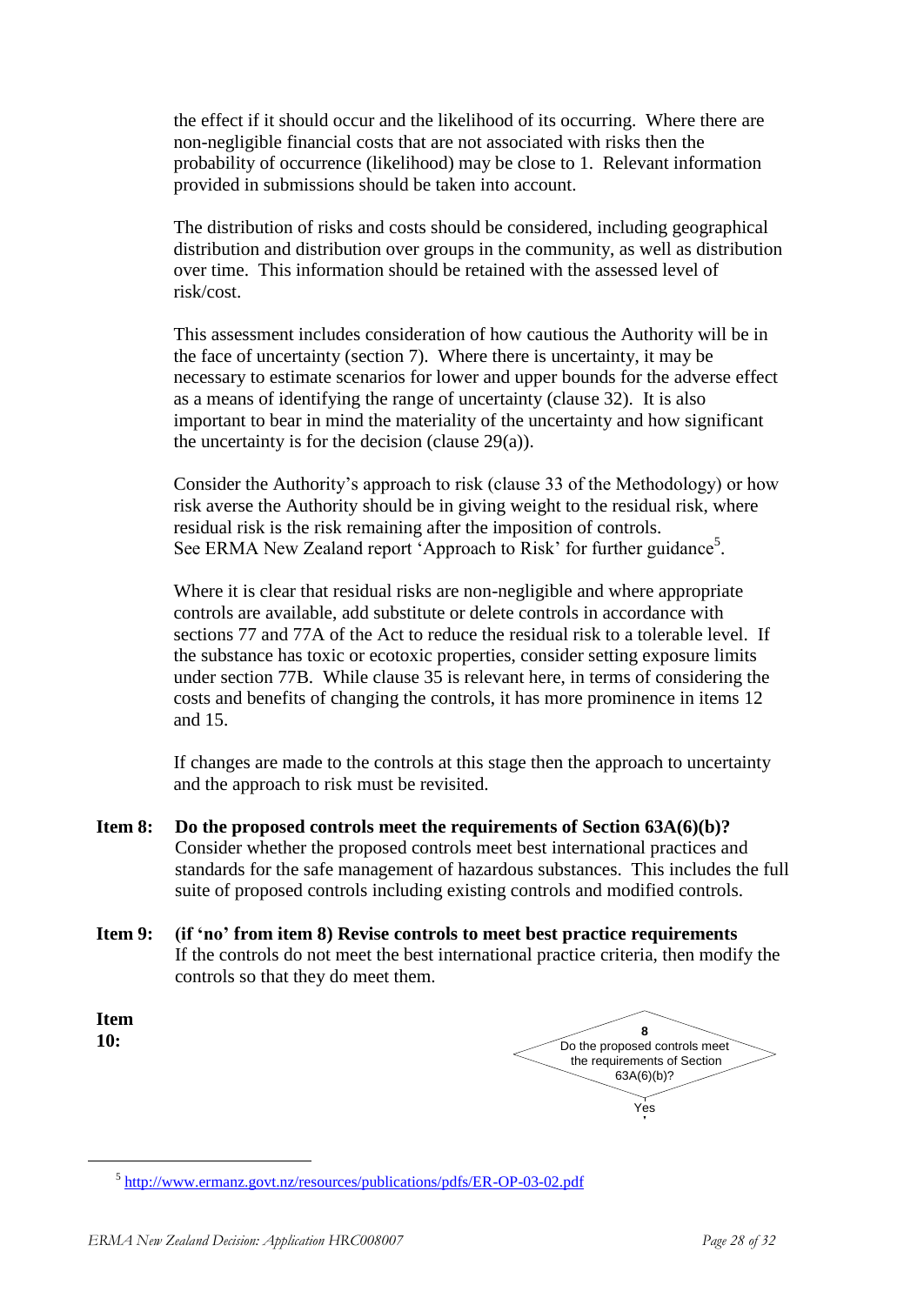#### **(if 'yes' from item 8) Undertake combined consideration of all risks and costs, cognisant of proposed controls**

Once the risks and costs have been assessed individually consider all risks and costs together as a 'basket' of risks/costs. If it is feasible and/or appropriate, this may involve combining groups of risks and costs as for Clause 34 of the Methodology. The purpose of this step is to consider synergistic effects and determine whether these may change the level of individual risks.

#### **Item Are all risks and costs with controls in place negligible?**

**11:** Looking at individual risks in the context of the 'basket' of risks, consider whether any of the residual risks (costs) are negligible.

**Item 12:**

<u>.</u>



#### **(if 'yes' from item 11) Review controls for cost-effectiveness in accordance with clause 35 and sections 77, 77A and 77B**

Where all risks are negligible the decision must be made under clause 26 of the Methodology.

Consider the cost-effectiveness of the proposed individual controls and exposure limits. Where relevant and appropriate, add, substitute or delete controls whilst taking into account the view of the applicant, and the cost-effectiveness of the full package of controls.

#### **Item Is it evident that benefits outweigh costs?**

**13:** Risks have already been determined to be negligible (item 9). In the unusual circumstance where there are non-negligible costs that are not associated with risks they have been assessed in item 7.

> Costs are made up of two components: internal costs or those that accrue to the applicant, and external costs or those that accrue to the wider community.

Consider whether there are any non-negligible external costs that are not associated with risks.

If there are no external non-negligible costs then external benefits outweigh external costs. The fact that the application has been submitted is deemed to demonstrate existence of internal or private net benefit, and therefore total benefits outweigh total costs<sup>6</sup>. As indicated above, where risks are deemed to be negligible, and the only identifiable costs resulting from approving an application are shown to accrue to the applicant, then a cost-benefit analysis will not be required. The act of an application being lodged will be deemed by the Authority

**<sup>6</sup>**Technical Guide ‗Risks, Costs and Benefits' page 6 - Note that, where risks are negligible and the costs accrue only to the applicant, no explicit cost benefit analysis is required. In effect, the Authority takes the act of making an application as evidence that the benefits outweigh the costs". See also Protocol Series 1 'General requirements for the Identification and Assessment of Risks, Costs, and Benefits'.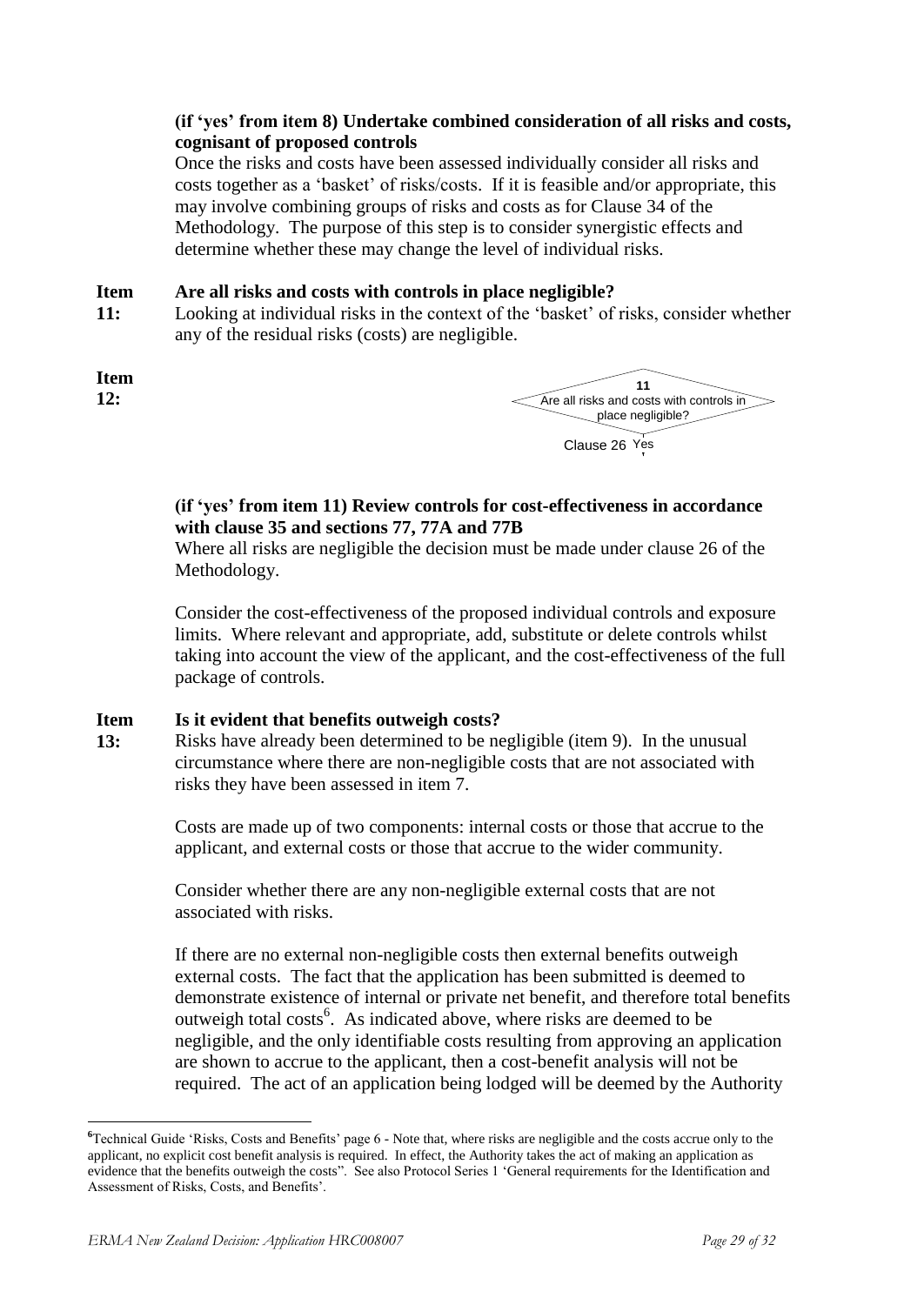to indicate that the applicant believes the benefits to be greater than the costs.

However, if this is not the case and there are external non-negligible costs then all benefits need to be assessed (via item 16).

#### **Item 14:**



#### **(if 'no' from item 10) Establish Authority's position on risk averseness and appropriate level of caution**

Although 'risk averseness' (approach to risk, clause 33) is considered as a part of the assessment of individual risks, it is good practice to consolidate the view on this if several risks are non-negligible. This consolidation also applies to the consideration of the approach to uncertainty (section 7).

#### **Item 15: Review controls for cost-effectiveness in accordance with clause 35 and sections 77, 77A and 77B**

This constitutes a decision made under clause 27 of the Methodology (taken in sequence from items 10, 13, 14 and 15).

Consider (a) whether any of the non-negligible risks can be reduced by varying the controls in accordance with section 77 and 77A of the Act, and (b) the costeffectiveness of the controls. Where relevant and appropriate, add, substitute or delete controls whilst taking into account the view of the applicant, and making sure that the benefits of doing so outweigh the costs. As for item 6, If the substance has toxic or ecotoxic properties, consider exposure limits under section 77B.

#### **Item (if 'no' from item 13, or in sequence from item 15) Assess benefits**

**16:** Assess benefits or positive effects in terms of clause 13 of the Methodology.

> Since benefits are not certain, they are assessed in the same way as risks. Thus the assessment involves estimating the magnitude of the effect if it should occur and the likelihood of its occurring. This assessment also includes consideration of the Authority's approach to uncertainty or how cautious the Authority will be in the face of uncertainty (section 7). Where there is uncertainty, it may be necessary to estimate scenarios for lower and upper bounds for the positive effect.

> An understanding of the distributional implications of a proposal is an important part of any consideration of costs and benefits, and the distribution of benefits should be considered in the same way as for the distribution of risks and costs. The Authority will in particular look to identify those situations where the beneficiaries of an application are different from those who bear the costs<sup>7</sup>. This is important not only for reasons related to fairness but also in forming a view of just how robust any claim of an overall net benefit might be. It is much more difficult

1

 $<sup>7</sup>$  This principle derives from Protocol Series 1, and is restated in the Technical Guide 'Risks, Costs and</sup> Benefits'.